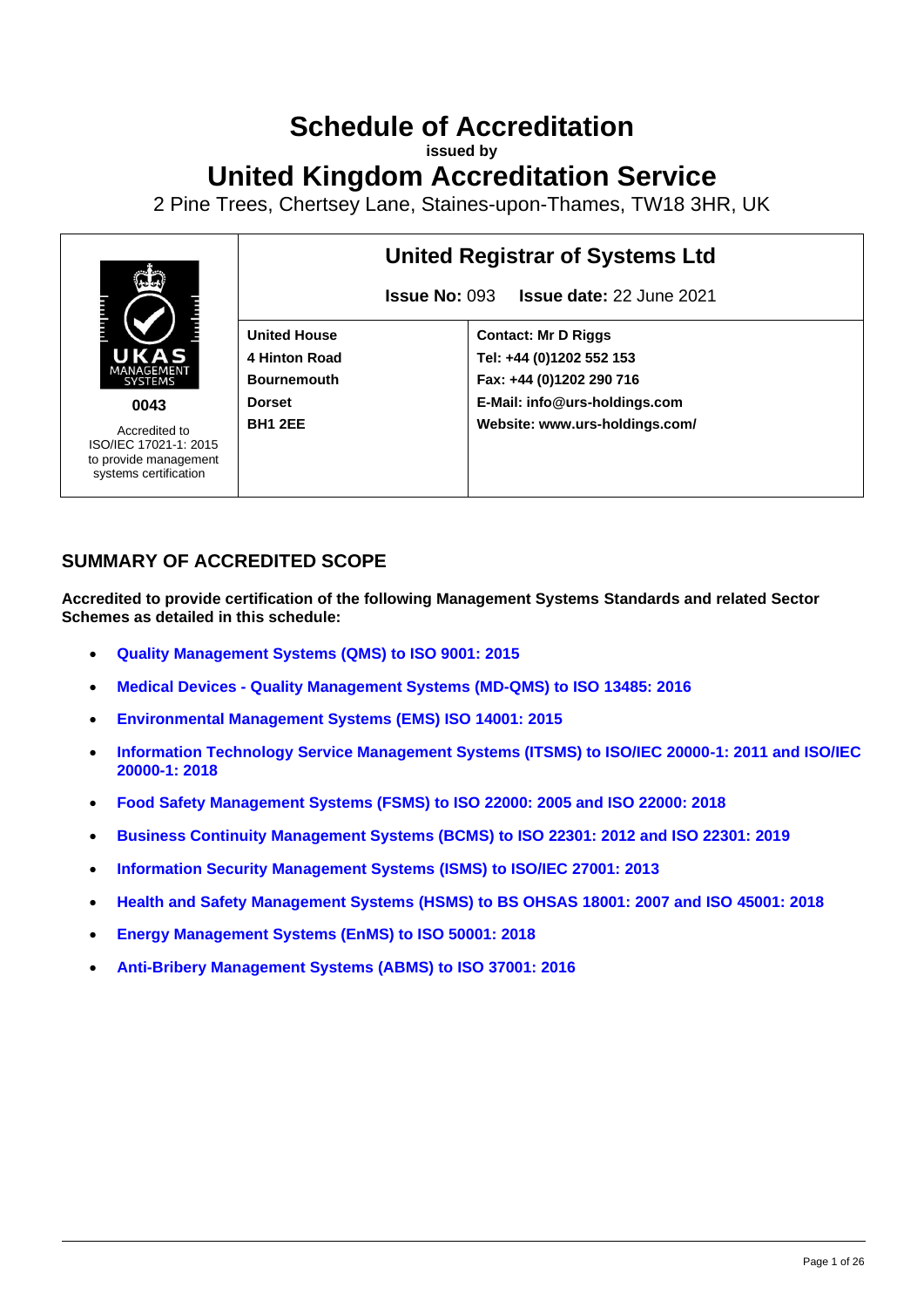

Accredited to ISO/IEC 17021-1: 2015 to provide management systems certification

#### **Schedule of Accreditation issued by United Kingdom Accreditation Service**

2 Pine Trees, Chertsey Lane, Staines -upon-Thames, TW18 3HR, UK

#### **United Registrar of Systems Ltd**

**Issue No:** 093 **Issue date:** 22 June 2021

| <b>KEY LOCATION ADDRESS</b>                                                                                                                                   | QMS | MD-QMS | EMS | <b>TSMS</b> | FSMS | <b>BCMS</b>  | <b>ISMS</b> | HSMS | EnMS | ABMS |
|---------------------------------------------------------------------------------------------------------------------------------------------------------------|-----|--------|-----|-------------|------|--------------|-------------|------|------|------|
| <b>United House</b><br>4 Hinton Road<br><b>Bournemouth</b><br>BH1 2EE<br>United Kingdom<br>Lead Office for EN 9104-001:2013<br><b>Aerospace Sector Scheme</b> | ✓   |        |     |             | ✓    | $\checkmark$ |             | ✓    |      |      |
| F <sub>3</sub><br>Sector <sub>6</sub><br>Noida 201301<br>India                                                                                                | ✓   |        |     |             | ✓    | ✓            |             |      |      |      |

This Certification Body has demonstrated to UKAS that it has the systems and processes in place to provide the competence and capability, including understanding of local requirements, to manage and issue accredited management systems certification in the country in which it is established and in any other country, for the standards and scopes detailed on this schedule, unless specifically detailed in the individual Management System scope table *(denoted by* \**)*.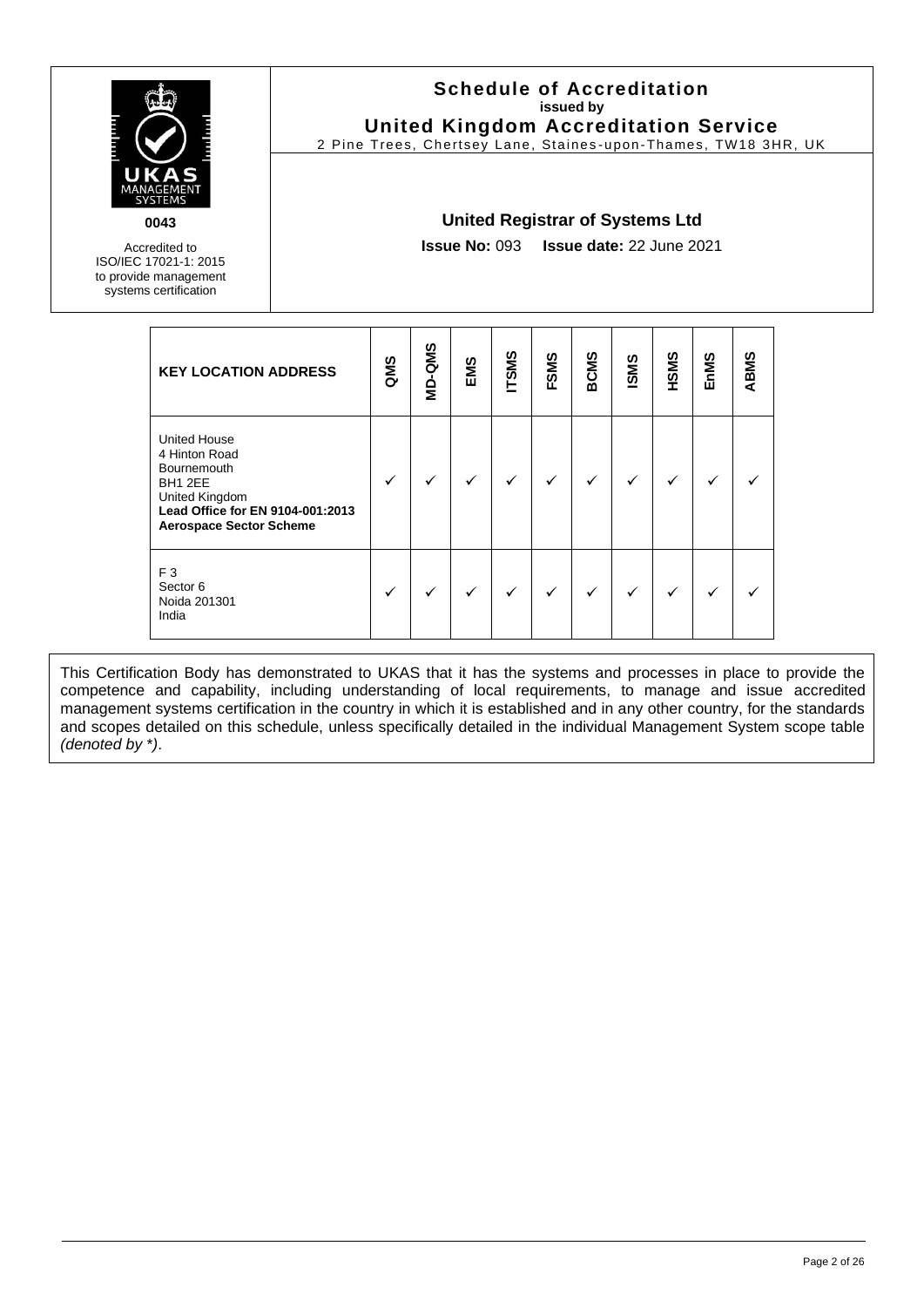

Accredited to ISO/IEC 17021-1: 2015 to provide management systems certification

#### **Schedule of Accreditation issued by United Kingdom Accreditation Service**

2 Pine Trees, Chertsey Lane, Staines -upon-Thames, TW18 3HR, UK

# **United Registrar of Systems Ltd**

**Issue No:** 093 **Issue date:** 22 June 2021

# **QUALITY MANAGEMENT SYSTEMS In accordance with ISO/IEC 17021-1: 2015**

<span id="page-2-0"></span>

| ISO 9001: 2015 Certification                                     |                                               |                                                                                                                                                                                                                                                                                                                                                        |  |  |  |
|------------------------------------------------------------------|-----------------------------------------------|--------------------------------------------------------------------------------------------------------------------------------------------------------------------------------------------------------------------------------------------------------------------------------------------------------------------------------------------------------|--|--|--|
| <b>Accreditation Scope Reference</b><br>(as defined in IAF ID 1) | <b>Full / Limited</b><br><b>Accreditation</b> | <b>Extent of Scope</b>                                                                                                                                                                                                                                                                                                                                 |  |  |  |
| IAF 1 Agriculture, forestry and fishing                          | Limited                                       | Growing of crops (non animal feed); market<br>gardening; horticulture<br>Raising of (non diary) cattle and buffaloes<br>Raising of swine/pigs<br>Including HACCP in accordance with the<br>principles of Codex Alimentarius (URS<br>document AN 34) in association with<br>ISO 9001for a limited scope associated with<br>food chain related activity. |  |  |  |
| IAF 3 Food products, beverages and tobacco                       | Full                                          | Including HACCP in accordance with the<br>principles of Codex Alimentarius (URS<br>document AN 34) in association with<br><b>ISO 9001</b>                                                                                                                                                                                                              |  |  |  |
| IAF 4 Textiles and textile products                              | Full                                          |                                                                                                                                                                                                                                                                                                                                                        |  |  |  |
| IAF 5 Leather and leather products                               | Full                                          |                                                                                                                                                                                                                                                                                                                                                        |  |  |  |
| IAF 6 Wood and wood products                                     | Full                                          |                                                                                                                                                                                                                                                                                                                                                        |  |  |  |
| IAF 7 Pulp, paper and paper products                             | Full                                          |                                                                                                                                                                                                                                                                                                                                                        |  |  |  |
| IAF 8 Publishing companies                                       | Full                                          |                                                                                                                                                                                                                                                                                                                                                        |  |  |  |
| IAF 9 Printing companies                                         | Full                                          |                                                                                                                                                                                                                                                                                                                                                        |  |  |  |
| IAF 12 Chemicals, chemical products and fibres                   | Limited                                       | Manufacture of chemicals, chemical<br>products and fibres excluding explosives                                                                                                                                                                                                                                                                         |  |  |  |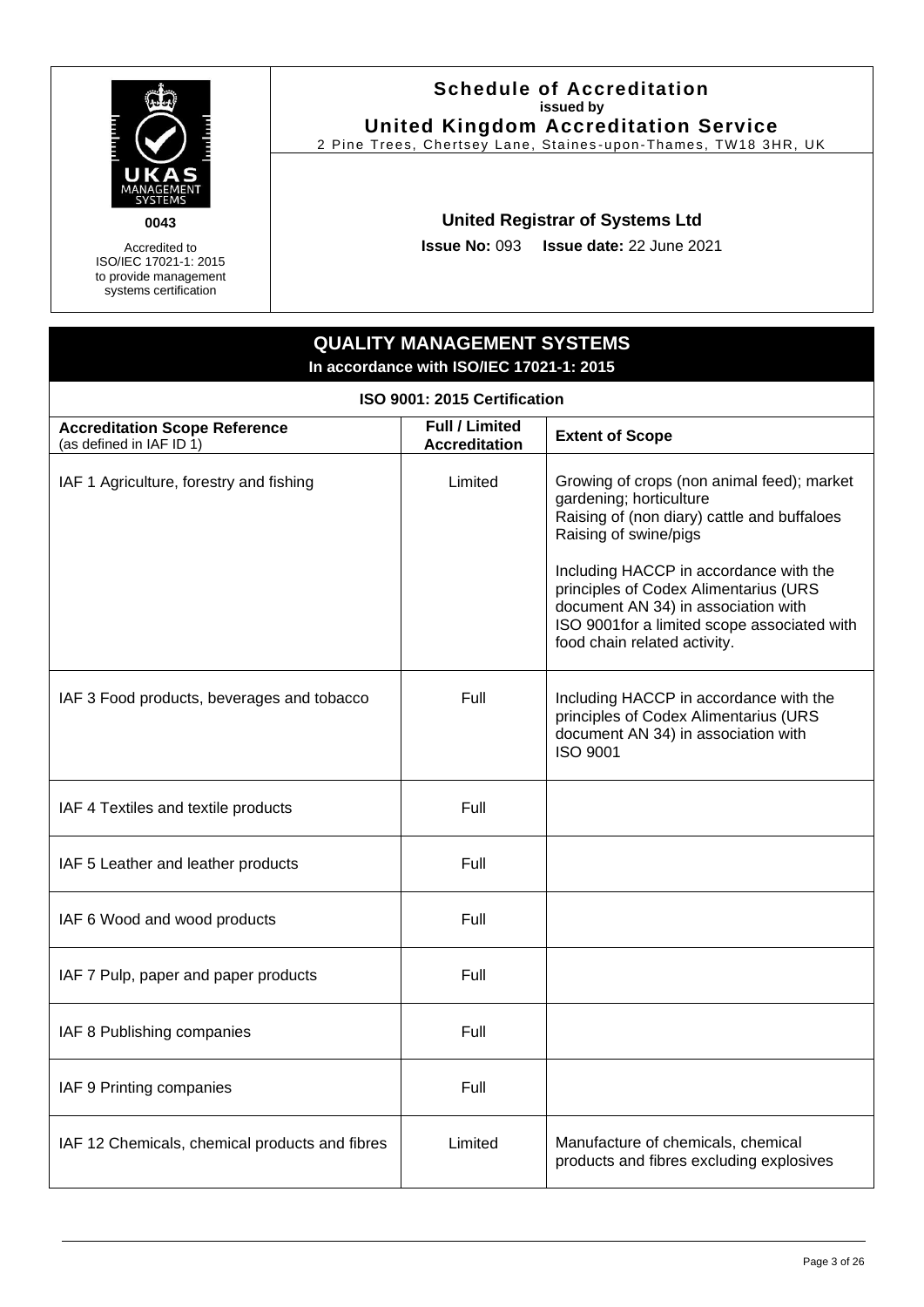

Accredited to ISO/IEC 17021-1: 2015 to provide management systems certification

#### **Schedule of Accreditation issued by United Kingdom Accreditation Service**

2 Pine Trees, Chertsey Lane, Staines -upon-Thames, TW18 3HR, UK

# **United Registrar of Systems Ltd**

**Issue No:** 093 **Issue date:** 22 June 2021

# **QUALITY MANAGEMENT SYSTEMS In accordance with ISO/IEC 17021-1: 2015**

| ISO 9001: 2015 Certification                                     |                                               |                                                                                                                                                                                          |  |  |
|------------------------------------------------------------------|-----------------------------------------------|------------------------------------------------------------------------------------------------------------------------------------------------------------------------------------------|--|--|
| <b>Accreditation Scope Reference</b><br>(as defined in IAF ID 1) | <b>Full / Limited</b><br><b>Accreditation</b> | <b>Extent of Scope</b>                                                                                                                                                                   |  |  |
| IAF 13 Pharmaceuticals                                           | Limited                                       | Manufacture of botanical products.<br>Compounding, supply and delivery of<br>medically prescribed treatment, including<br>pharmaceutical, medical and ancillary<br>products and services |  |  |
| IAF 14 Rubber and plastic products                               | Full                                          |                                                                                                                                                                                          |  |  |
| IAF 15 Non-metallic mineral products                             | Full                                          |                                                                                                                                                                                          |  |  |
| IAF 16 Concrete, cement, lime, plaster etc                       | Full                                          |                                                                                                                                                                                          |  |  |
| IAF 17 Basic metals and fabricated metal<br>products             | Full                                          |                                                                                                                                                                                          |  |  |
| IAF 18 Machinery and equipment                                   | Full                                          |                                                                                                                                                                                          |  |  |
| IAF 19 Electrical and optical equipment                          | Full                                          |                                                                                                                                                                                          |  |  |
| IAF 21 Aerospace                                                 | Full                                          |                                                                                                                                                                                          |  |  |
| IAF 22 Other transport equipment                                 | Limited                                       | Manufacture of motor vehicles, trailers and<br>semi-trailers<br>Manufacture of invalid carriages.                                                                                        |  |  |
| IAF 23 Manufacturing not elsewhere classified                    | Full                                          |                                                                                                                                                                                          |  |  |
| IAF 24 Recycling                                                 | Limited                                       | Recycling of non-hazardous materials                                                                                                                                                     |  |  |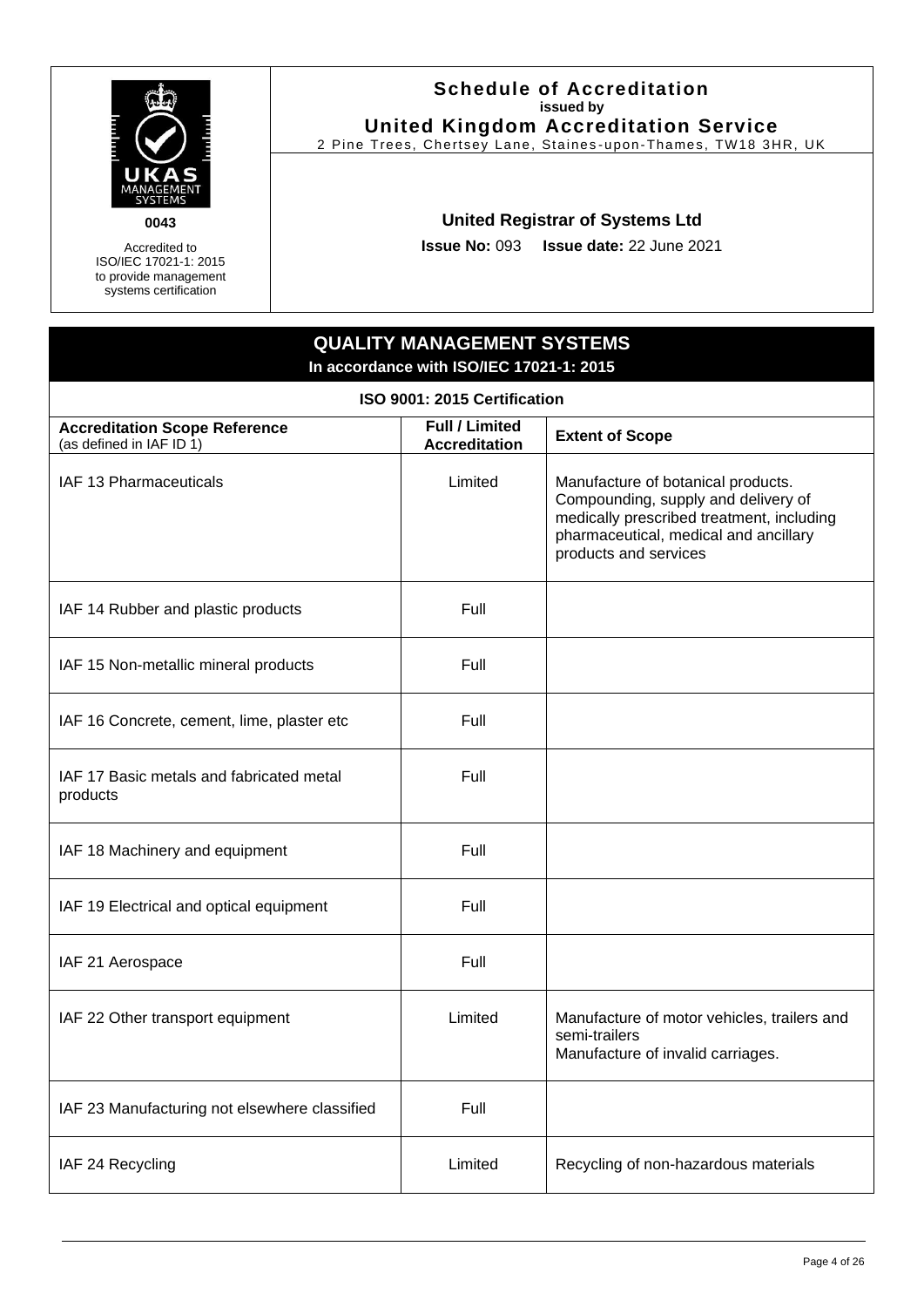

Accredited to ISO/IEC 17021-1: 2015 to provide management systems certification

#### **Schedule of Accreditation issued by United Kingdom Accreditation Service**

2 Pine Trees, Chertsey Lane, Staines -upon-Thames, TW18 3HR, UK

# **United Registrar of Systems Ltd**

**Issue No:** 093 **Issue date:** 22 June 2021

# **QUALITY MANAGEMENT SYSTEMS In accordance with ISO/IEC 17021-1: 2015**

| ISO 9001: 2015 Certification                                                                                    |                                               |                                                                                                                                                                                                                     |  |  |
|-----------------------------------------------------------------------------------------------------------------|-----------------------------------------------|---------------------------------------------------------------------------------------------------------------------------------------------------------------------------------------------------------------------|--|--|
| <b>Accreditation Scope Reference</b><br>(as defined in IAF ID 1)                                                | <b>Full / Limited</b><br><b>Accreditation</b> | <b>Extent of Scope</b>                                                                                                                                                                                              |  |  |
| IAF 27 Water supply                                                                                             | Limited                                       | Water collection and treatment                                                                                                                                                                                      |  |  |
| IAF 28 Construction                                                                                             | Full                                          |                                                                                                                                                                                                                     |  |  |
| IAF 29 Wholesale and retail trade; Repair of<br>motor vehicles, motorcycles and personal and<br>household goods | Full                                          | Including HACCP in accordance with the<br>principles of Codex Alimentarius (URS<br>document AN 34) in association with ISO<br>9001 for a limited scope associated with<br>food and food chain related products only |  |  |
| IAF 30 Hotels and restaurants                                                                                   | Full                                          | Including HACCP in accordance with the<br>principles of Codex Alimentarius (URS<br>document AN 34) in association with ISO<br>9001 associated with food and food chain<br>related activities only                   |  |  |
| IAF 31 Transport, storage and communication                                                                     | Full                                          |                                                                                                                                                                                                                     |  |  |
| IAF 32 Financial intermediation; real estate;<br>renting                                                        | Full                                          |                                                                                                                                                                                                                     |  |  |
| IAF 33 Information technology                                                                                   | Full                                          |                                                                                                                                                                                                                     |  |  |
| IAF 34 Engineering services                                                                                     | Full                                          |                                                                                                                                                                                                                     |  |  |
| IAF 35 Other services                                                                                           | Full                                          |                                                                                                                                                                                                                     |  |  |
| IAF 36 Public administration                                                                                    | Full                                          |                                                                                                                                                                                                                     |  |  |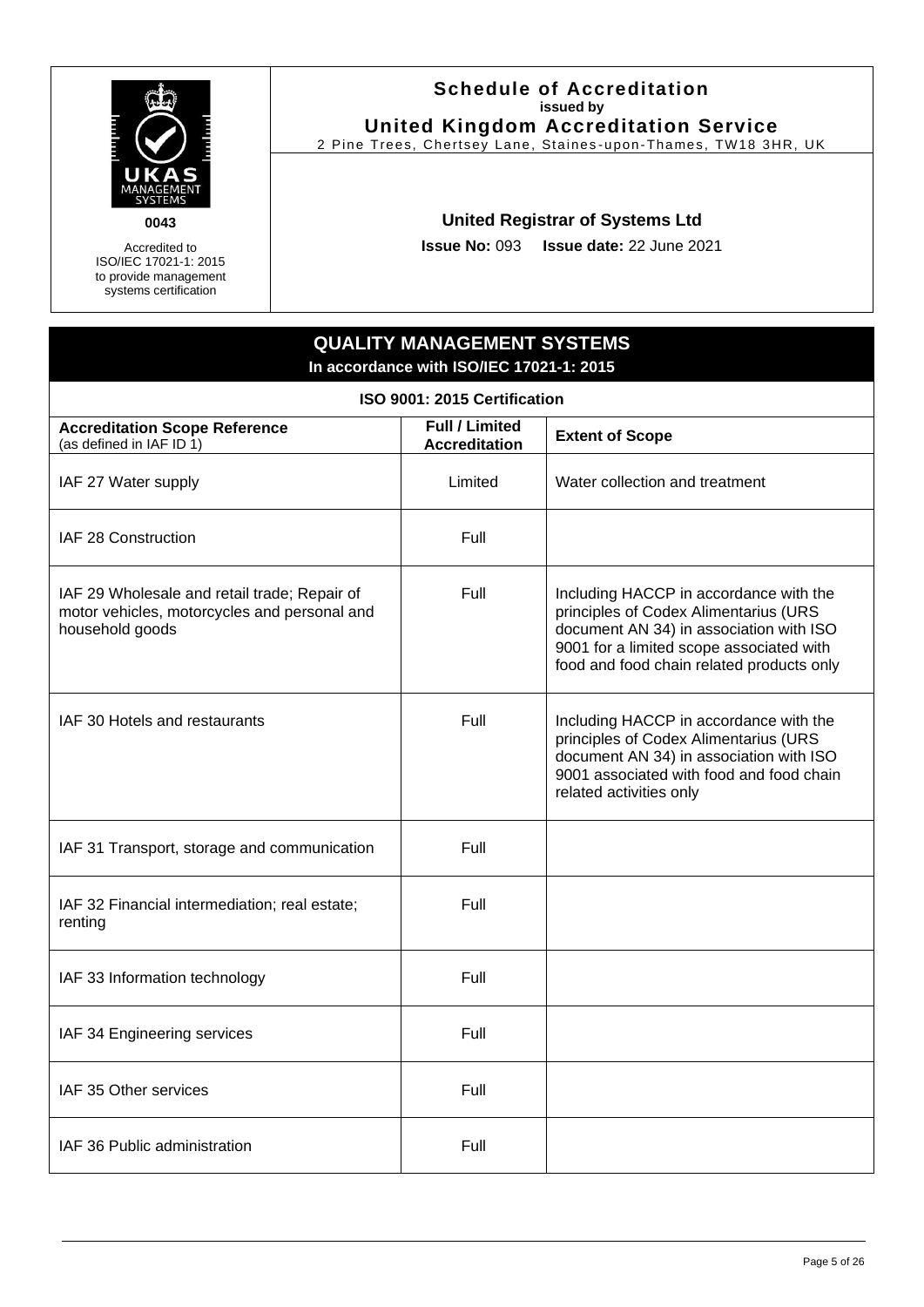

Accredited to ISO/IEC 17021-1: 2015 to provide management systems certification

#### **Schedule of Accreditation issued by United Kingdom Accreditation Service**

2 Pine Trees, Chertsey Lane, Staines -upon-Thames, TW18 3HR, UK

# **United Registrar of Systems Ltd**

**Issue No:** 093 **Issue date:** 22 June 2021

# **QUALITY MANAGEMENT SYSTEMS In accordance with ISO/IEC 17021-1: 2015**

| ISO 9001: 2015 Certification                                     |                                               |                                                                                                                                                                                                                                                                                                                                                                                                                                                        |  |  |
|------------------------------------------------------------------|-----------------------------------------------|--------------------------------------------------------------------------------------------------------------------------------------------------------------------------------------------------------------------------------------------------------------------------------------------------------------------------------------------------------------------------------------------------------------------------------------------------------|--|--|
| <b>Accreditation Scope Reference</b><br>(as defined in IAF ID 1) | <b>Full / Limited</b><br><b>Accreditation</b> | <b>Extent of Scope</b>                                                                                                                                                                                                                                                                                                                                                                                                                                 |  |  |
| IAF 37 Education                                                 | Full                                          |                                                                                                                                                                                                                                                                                                                                                                                                                                                        |  |  |
| IAF 38 Health and social work                                    | Full                                          |                                                                                                                                                                                                                                                                                                                                                                                                                                                        |  |  |
| IAF 39 Other social services                                     | Limited                                       | Library, archives, museums and other<br>cultural activities<br>Sporting activities<br>Other personal service activities<br>Activities of business and employer's<br>membership organisations, and of<br>professional membership organisations<br>Travel agency, tour operator reservation<br>service and related activities<br>Radio broadcasting<br>Television programming and broadcasting<br>activities<br>Waste collection, treatment and disposal |  |  |
| <b>END</b>                                                       |                                               |                                                                                                                                                                                                                                                                                                                                                                                                                                                        |  |  |

END

#### **ISO 9001 Sector Scheme Accreditation**

#### **Aerospace Sector Certification Scheme**

EN 9104-001:2013 for the certification of clients to:

- AS, EN or JISQ 9100 including the 2018 version
- AS, EN or JISQ 9120 including the 2018 version

END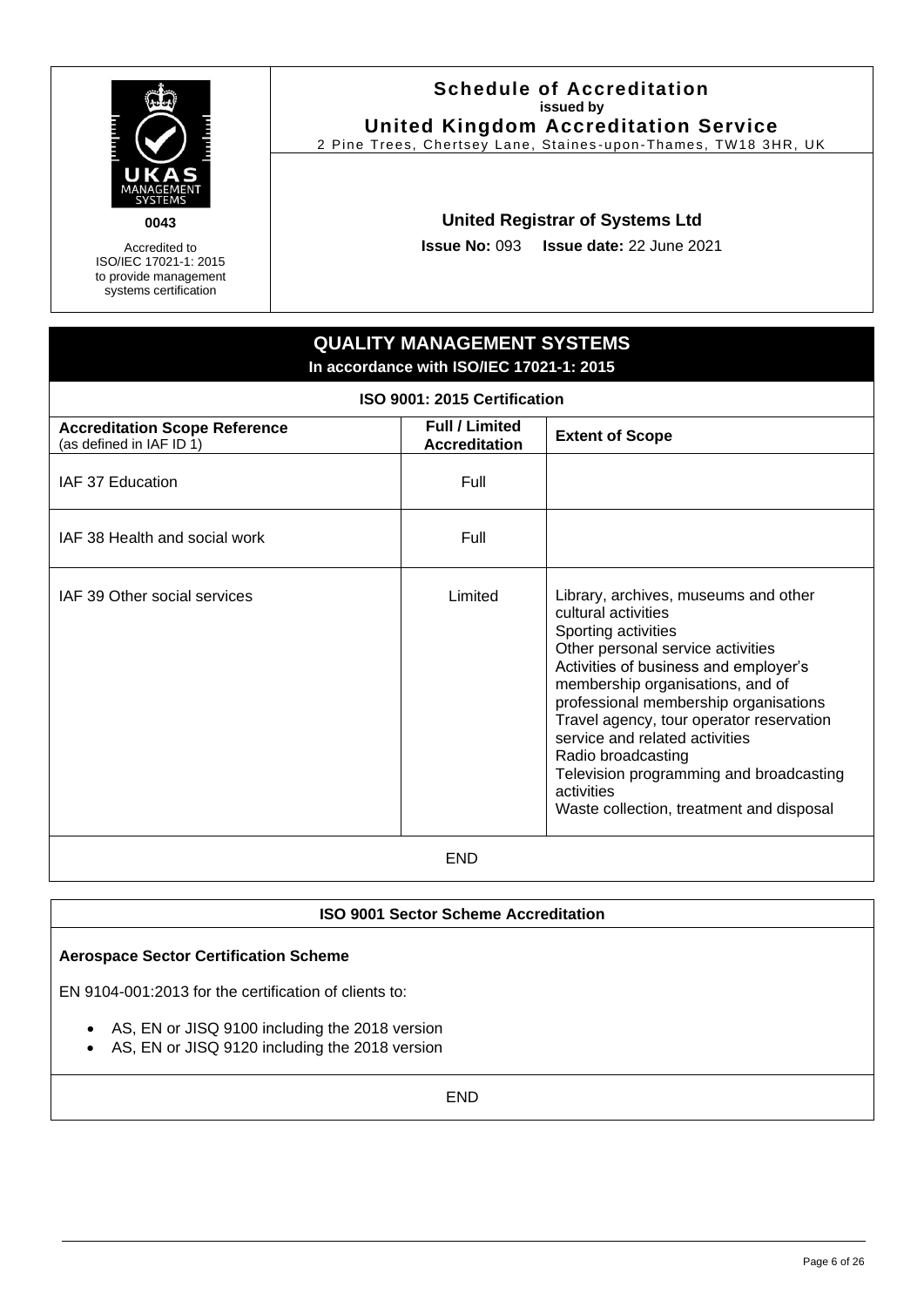| <b>FIRTH PIPER</b> |                |  |
|--------------------|----------------|--|
|                    | ANAGEMENT      |  |
|                    | <b>SYSTEMS</b> |  |

Accredited to ISO/IEC 17021-1: 2015 to provide management systems certification

#### **Schedule of Accreditation issued by United Kingdom Accreditation Service**

2 Pine Trees, Chertsey Lane, Staines -upon-Thames, TW18 3HR, UK

# **United Registrar of Systems Ltd**

**Issue No:** 093 **Issue date:** 22 June 2021

# **MEDICAL DEVICES QUALITY MANAGEMENT SYSTEMS In accordance with ISO/IEC 17021-1: 2015**

**ISO 13485: 2016 Certification**

<span id="page-6-0"></span>

| IAF Mandatory Scopes of Accreditation<br><b>Scope Reference</b> | <b>Technical Area</b>                               |
|-----------------------------------------------------------------|-----------------------------------------------------|
| <b>1.1 Non-active Medical Devices</b>                           | General non-active, non-implantable medical devices |
|                                                                 | Non-active implants                                 |
|                                                                 | Devices for wound care                              |
|                                                                 | Non-active dental devices and accessories           |
| 1.2 Active Medical Devices (Non-<br>Implantable)                | General active medical devices                      |
|                                                                 | Devices for imaging                                 |
|                                                                 | Monitoring devices                                  |
|                                                                 | Devices for radiation therapy and thermo therapy    |
| 1.3 Active Implantable Medical Devices                          | General active implantable medical devices          |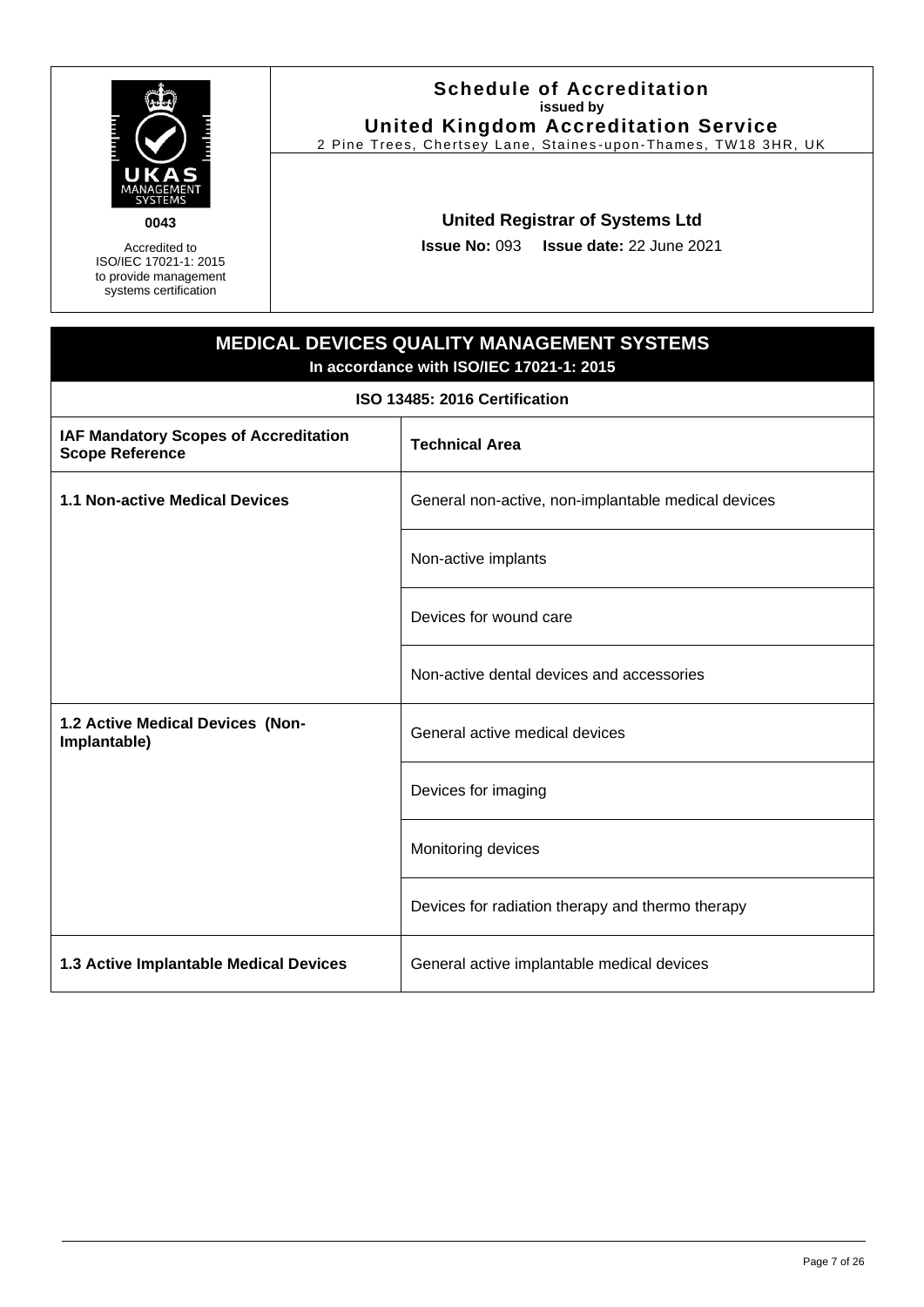

Accredited to ISO/IEC 17021-1: 2015 to provide management systems certification

#### **Schedule of Accreditation issued by United Kingdom Accreditation Service**

2 Pine Trees, Chertsey Lane, Staines -upon-Thames, TW18 3HR, UK

# **United Registrar of Systems Ltd**

**Issue No:** 093 **Issue date:** 22 June 2021

# **MEDICAL DEVICES QUALITY MANAGEMENT SYSTEMS In accordance with ISO/IEC 17021-1: 2015**

**ISO 13485: 2016 Certification**

**IAF Mandatory Scopes of Accreditation IAF Mandatory Scopes or Accreditation**<br>Scope Reference

| 1.4 In Vitro Diagnostic Medical Devices (IVD) | Reagents and reagent products, calibrators and control materials |  |
|-----------------------------------------------|------------------------------------------------------------------|--|
|                                               | for:                                                             |  |
|                                               | • Clinical Chemistry                                             |  |
|                                               | • Immunochemistry (immunology)                                   |  |
|                                               | • Haematology / Haemostasis / Immunohematology                   |  |
|                                               | • Microbiology                                                   |  |
|                                               | • Infection Immunology                                           |  |
|                                               | • Histology/cytology                                             |  |
|                                               | • Genetic Testing                                                |  |
|                                               | In vitro diagnostic instruments and software                     |  |
| 1.5 Sterilisation Method for Medical Devices  | Ethylene oxide gas (EOG)                                         |  |
|                                               | Moist heat                                                       |  |
|                                               | Aseptic processing                                               |  |
|                                               | Radiation sterilisation (e.g. gamma, x-ray, electron beam)       |  |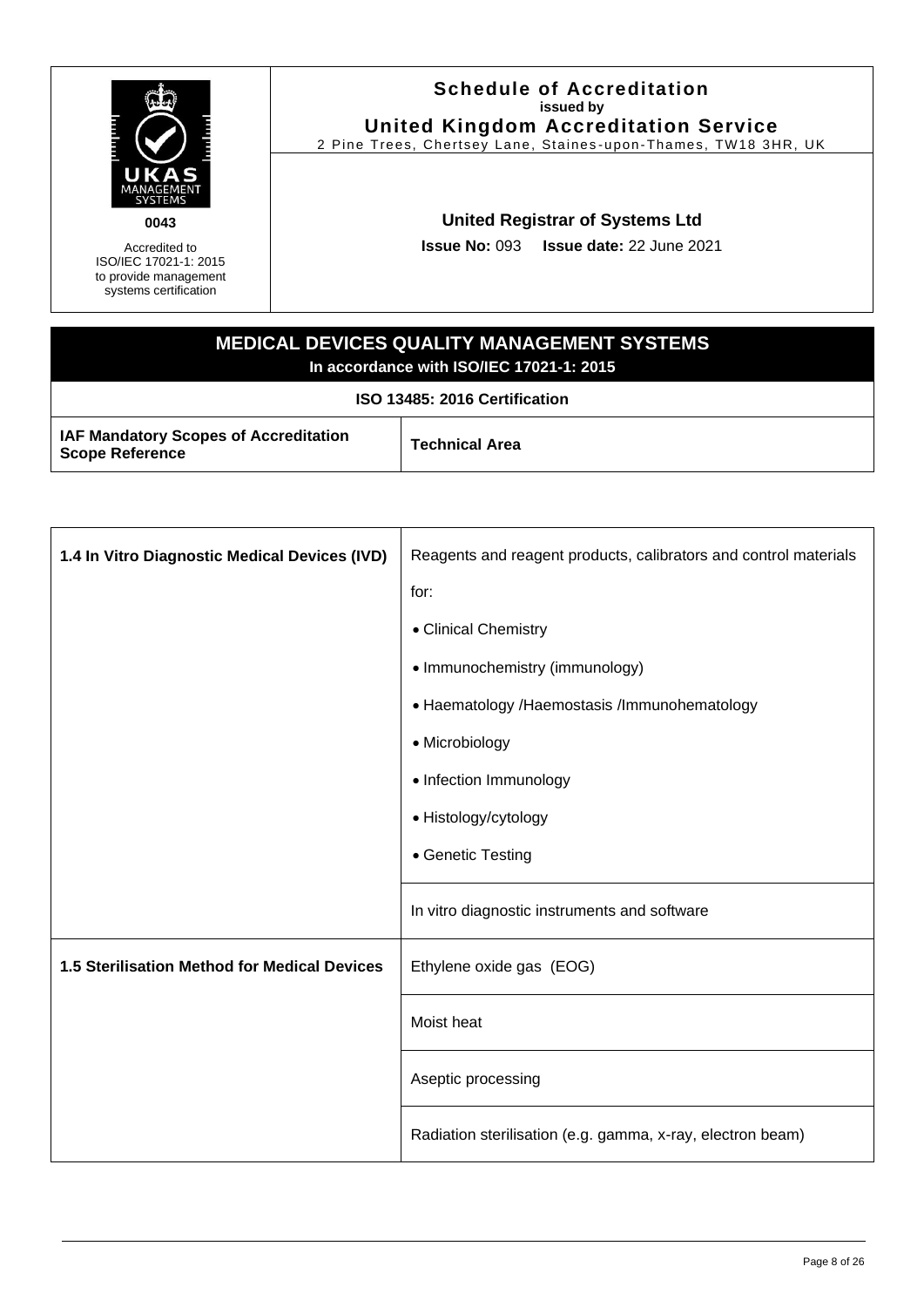

Accredited to ISO/IEC 17021-1: 2015 to provide management systems certification

#### **Schedule of Accreditation issued by United Kingdom Accreditation Service**

2 Pine Trees, Chertsey Lane, Staines -upon-Thames, TW18 3HR, UK

# **United Registrar of Systems Ltd**

**Issue No:** 093 **Issue date:** 22 June 2021

# **MEDICAL DEVICES QUALITY MANAGEMENT SYSTEMS In accordance with ISO/IEC 17021-1: 2015 ISO 13485: 2016 Certification IAF Mandatory Scopes of Accreditation Scope Reference COVER ACCREMINATION Technical Area 1.6 Devices Incorporating/Utilising Specific Substances/Technologies** Medical devices incorporating medicinal substances Medical devices utilising tissues of animal origin Medical devices incorporating derivatives of human blood Medical devices utilising micromechanics Medical devices utilising nanomaterials Medical devices utilising biological active coatings and/or materials being wholly or mainly absorbed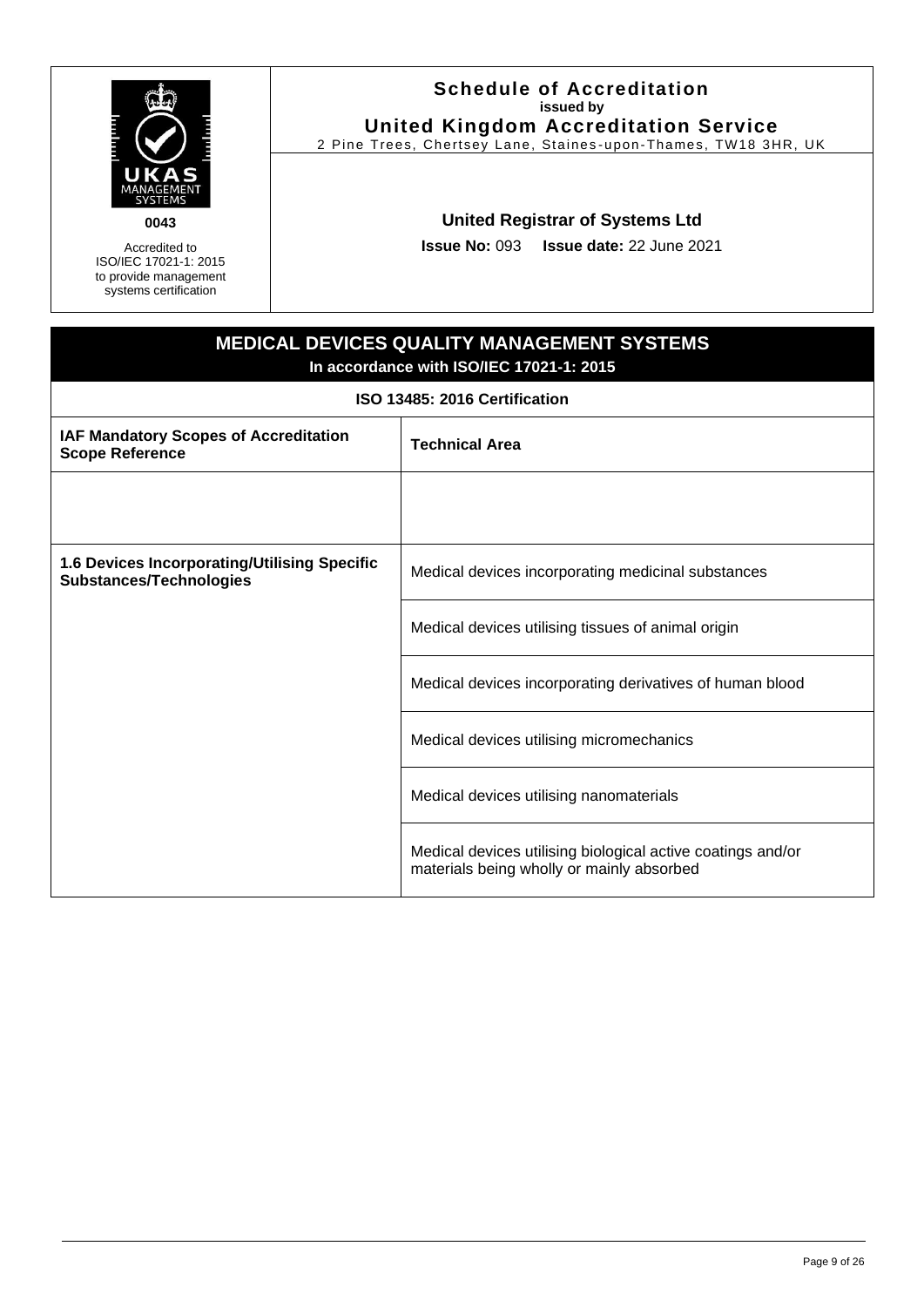| <b>FIRTH PIPER</b> |                |  |
|--------------------|----------------|--|
|                    | ANAGEMENT      |  |
|                    | <b>SYSTEMS</b> |  |

Accredited to ISO/IEC 17021-1: 2015 to provide management systems certification

#### **Schedule of Accreditation issued by United Kingdom Accreditation Service**

2 Pine Trees, Chertsey Lane, Staines -upon-Thames, TW18 3HR, UK

# **United Registrar of Systems Ltd**

**Issue No:** 093 **Issue date:** 22 June 2021

# **MEDICAL DEVICES QUALITY MANAGEMENT SYSTEMS In accordance with ISO/IEC 17021-1: 2015 ISO 13485: 2016 Certification IAF Mandatory Scopes of Accreditation IAF Mandatory Scopes or Accreditation**<br>Scope Reference **1.7 Parts or Services Raw Materials Components Subassemblies** Calibration Services Distribution Services Maintenance Services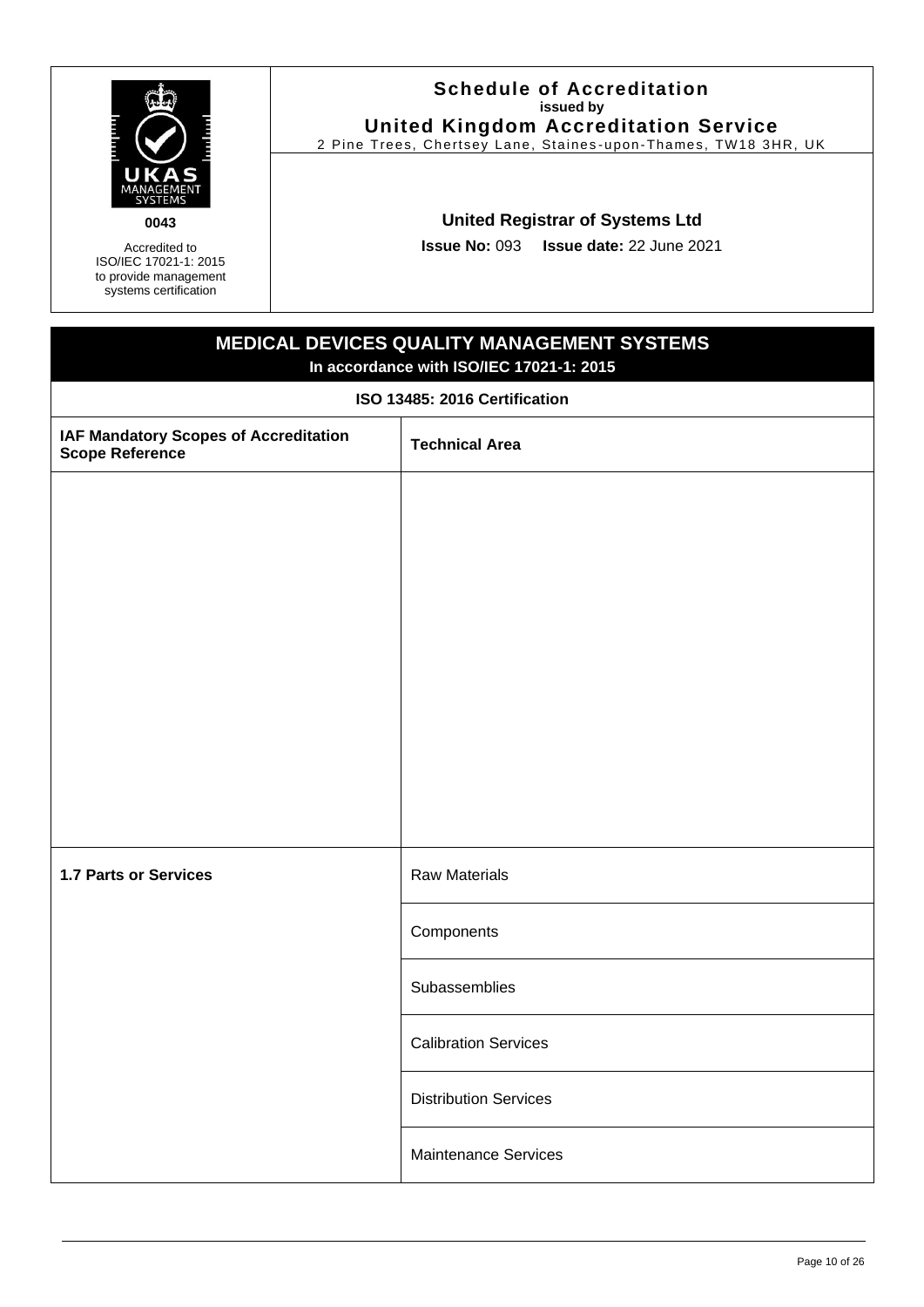| i<br>Humani    |  |
|----------------|--|
| ANAGEMENT      |  |
| <b>SYSTEMS</b> |  |

Accredited to ISO/IEC 17021-1: 2015 to provide management systems certification

#### **Schedule of Accreditation issued by United Kingdom Accreditation Service**

2 Pine Trees, Chertsey Lane, Staines -upon-Thames, TW18 3HR, UK

# **United Registrar of Systems Ltd**

**Issue No:** 093 **Issue date:** 22 June 2021

# **MEDICAL DEVICES QUALITY MANAGEMENT SYSTEMS In accordance with ISO/IEC 17021-1: 2015 ISO 13485: 2016 Certification IAF Mandatory Scopes of Accreditation IAF Mandatory Scopes or Accreditation**<br>Scope Reference Transportation Services Other services END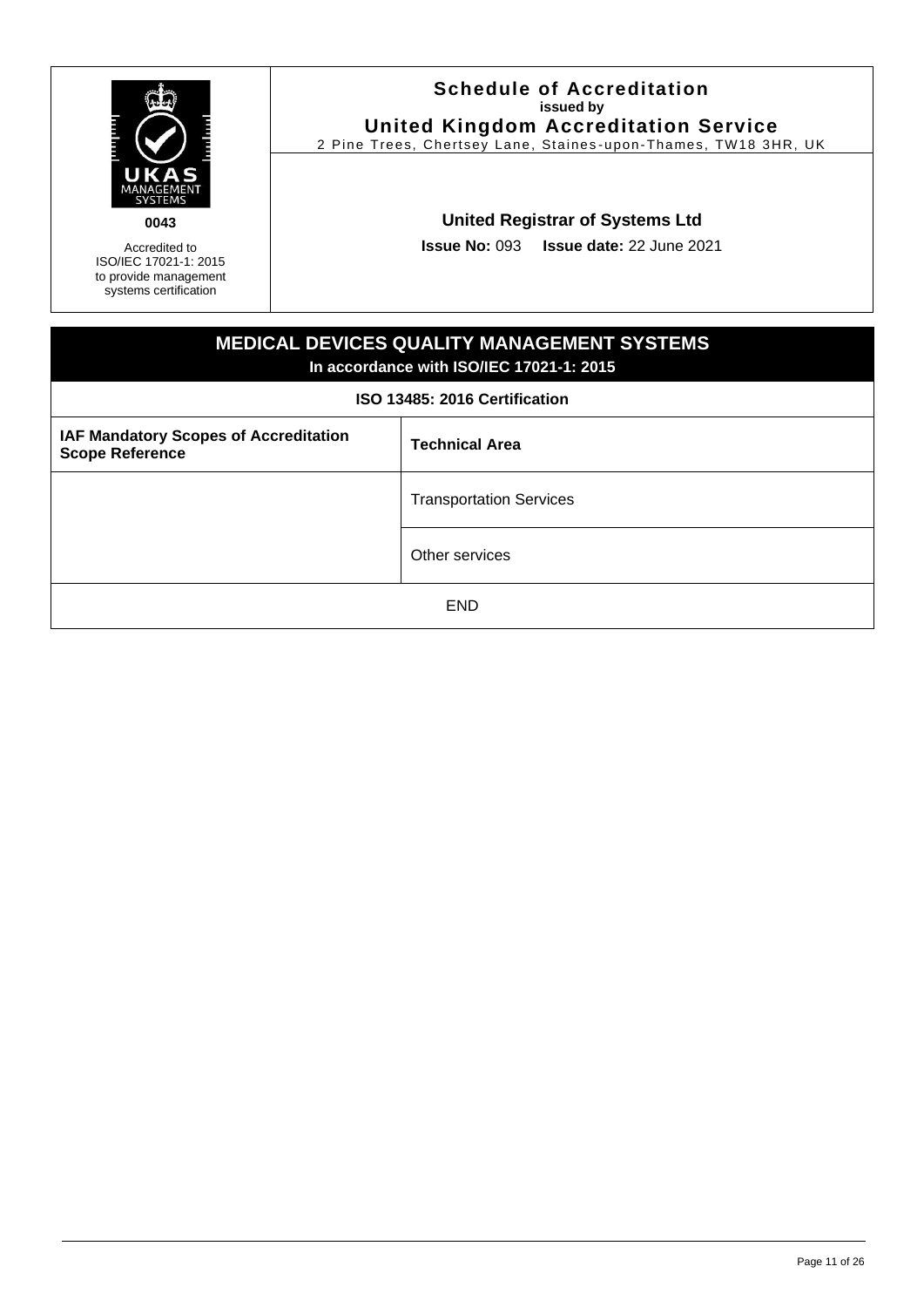

Accredited to ISO/IEC 17021-1: 2015 to provide management systems certification

#### **Schedule of Accreditation issued by United Kingdom Accreditation Service**

2 Pine Trees, Chertsey Lane, Staines -upon-Thames, TW18 3HR, UK

# **United Registrar of Systems Ltd**

**Issue No:** 093 **Issue date:** 22 June 2021

# **ENVIRONMENTAL MANAGEMENT SYSTEMS In accordance with ISO/IEC 17021-1: 2015**

<span id="page-11-0"></span>

| ISO 14001: 2015 Certification                                    |                                               |                                 |  |  |
|------------------------------------------------------------------|-----------------------------------------------|---------------------------------|--|--|
| <b>Accreditation Scope Reference</b><br>(as defined in IAF ID 1) | <b>Full / Limited</b><br><b>Accreditation</b> | <b>Extent of Scope</b>          |  |  |
| IAF 1 Agriculture, forestry and fishing                          | Limited                                       | Agriculture                     |  |  |
| IAF 3 Food products, beverages and tobacco                       | Full                                          |                                 |  |  |
| IAF 4 Textiles and textile products                              | Full                                          |                                 |  |  |
| IAF 6 Wood and wood products                                     | Full                                          |                                 |  |  |
| IAF 7 Pulp, paper and paper products                             | Limited                                       | Manufacture of paper stationery |  |  |
| IAF 8 Publishing companies                                       | Full                                          |                                 |  |  |
| IAF 9 Printing companies                                         | Full                                          |                                 |  |  |
| IAF 12 Chemicals, chemical products and fibres                   | Full                                          |                                 |  |  |
| IAF 13 Pharmaceuticals                                           | Full                                          |                                 |  |  |
| IAF 14 Rubber and plastic products                               | Full                                          |                                 |  |  |
| IAF 15 Non-metallic mineral products                             | Full                                          |                                 |  |  |
| IAF 16 Concrete, cement, lime, plaster etc                       | Full                                          |                                 |  |  |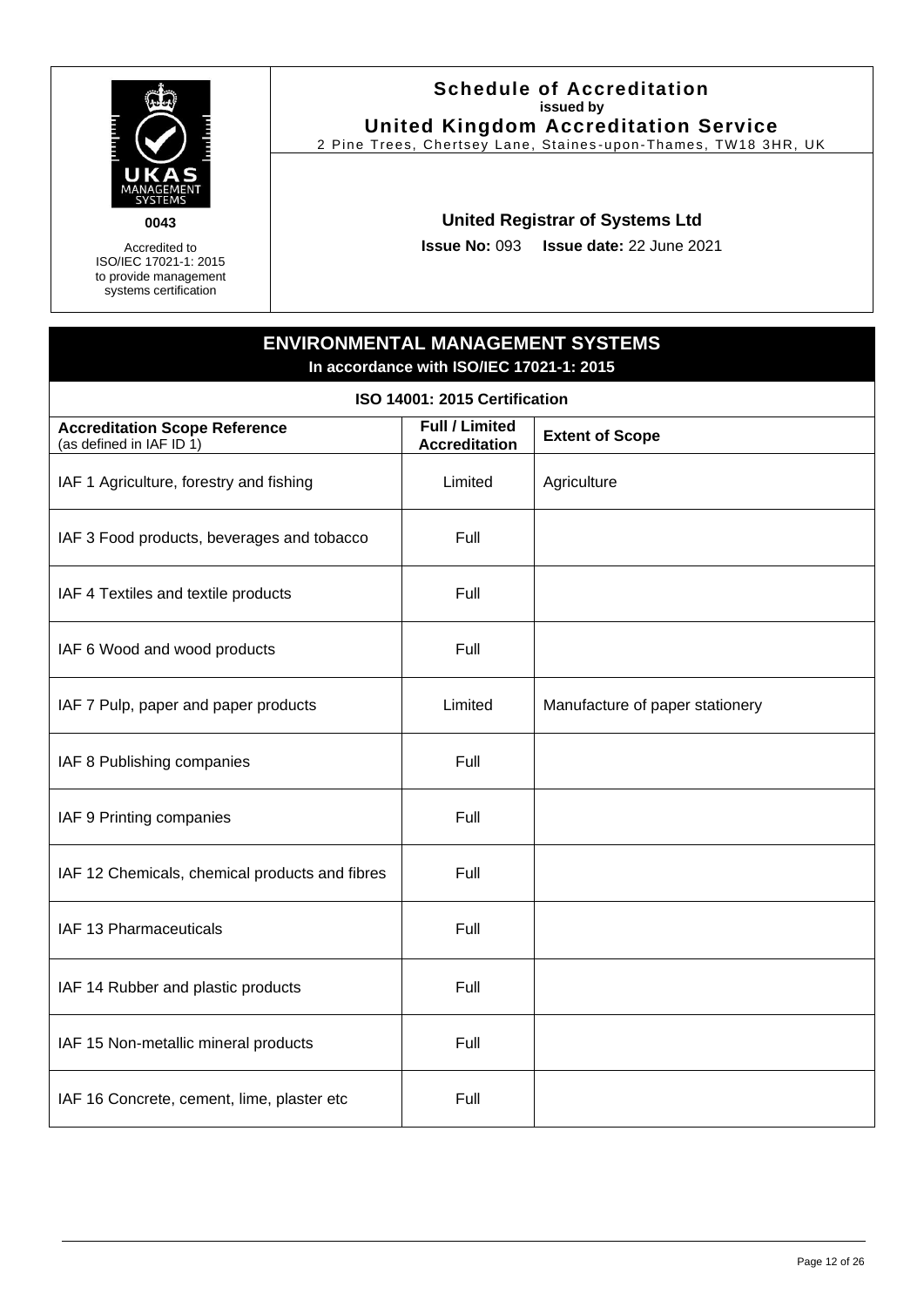

Accredited to ISO/IEC 17021-1: 2015 to provide management systems certification

#### **Schedule of Accreditation issued by United Kingdom Accreditation Service**

2 Pine Trees, Chertsey Lane, Staines -upon-Thames, TW18 3HR, UK

# **United Registrar of Systems Ltd**

**Issue No:** 093 **Issue date:** 22 June 2021

# **ENVIRONMENTAL MANAGEMENT SYSTEMS In accordance with ISO/IEC 17021-1: 2015**

| ISO 14001: 2015 Certification                                                                                   |                                               |                                                                                                                         |  |  |
|-----------------------------------------------------------------------------------------------------------------|-----------------------------------------------|-------------------------------------------------------------------------------------------------------------------------|--|--|
| <b>Accreditation Scope Reference</b><br>(as defined in IAF ID 1)                                                | <b>Full / Limited</b><br><b>Accreditation</b> | <b>Extent of Scope</b>                                                                                                  |  |  |
| IAF 17 Basic metals and fabricated metal<br>products                                                            | Full                                          |                                                                                                                         |  |  |
| IAF 18 Machinery and equipment                                                                                  | Full                                          |                                                                                                                         |  |  |
| IAF 19 Electrical and optical equipment                                                                         | Full                                          |                                                                                                                         |  |  |
| IAF 22 Other transport equipment                                                                                | Full                                          |                                                                                                                         |  |  |
| IAF 23 Manufacturing not elsewhere classified                                                                   | Full                                          |                                                                                                                         |  |  |
| IAF 24 Recycling                                                                                                | Full                                          |                                                                                                                         |  |  |
| IAF 27 Water supply                                                                                             | Full                                          |                                                                                                                         |  |  |
| IAF 28 Construction                                                                                             | Limited                                       | Construction excluding Construction of<br>bridges, tunnels utility projects and high rise<br>buildings                  |  |  |
| IAF 29 Wholesale and retail trade; Repair of<br>motor vehicles, motorcycles and personal and<br>household goods | Full                                          |                                                                                                                         |  |  |
| IAF 30 Hotels and restaurants                                                                                   | Full                                          |                                                                                                                         |  |  |
| IAF 31 Transport, storage and communication                                                                     | Limited                                       | Land transport (excluding railways and nuclear<br>products)<br>Service activities incidental to water<br>transportation |  |  |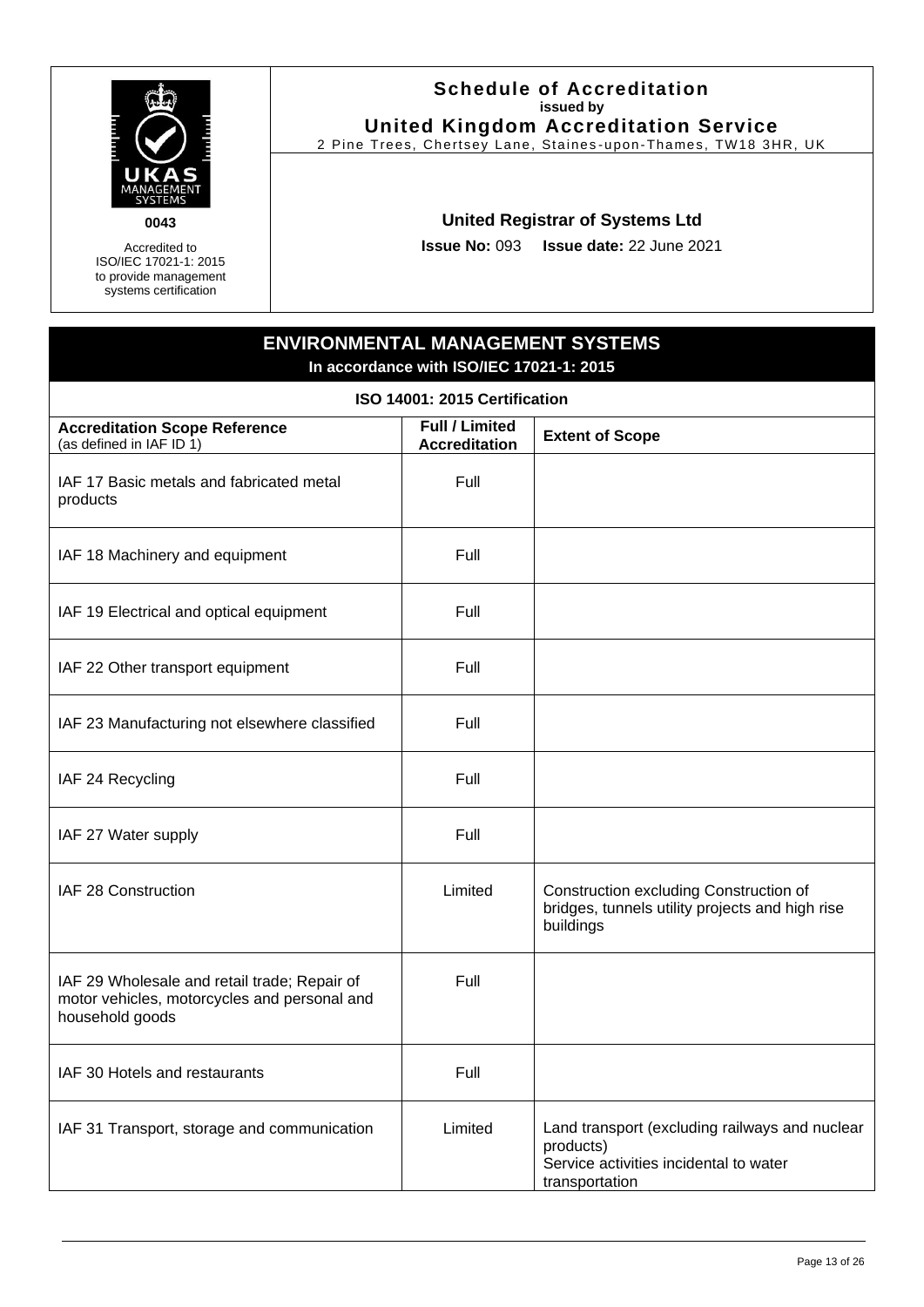

Accredited to ISO/IEC 17021-1: 2015 to provide management systems certification

#### **Schedule of Accreditation issued by United Kingdom Accreditation Service**

2 Pine Trees, Chertsey Lane, Staines -upon-Thames, TW18 3HR, UK

# **United Registrar of Systems Ltd**

**Issue No:** 093 **Issue date:** 22 June 2021

# **ENVIRONMENTAL MANAGEMENT SYSTEMS In accordance with ISO/IEC 17021-1: 2015**

| ISO 14001: 2015 Certification                                    |                                               |                        |
|------------------------------------------------------------------|-----------------------------------------------|------------------------|
| <b>Accreditation Scope Reference</b><br>(as defined in IAF ID 1) | <b>Full / Limited</b><br><b>Accreditation</b> | <b>Extent of Scope</b> |
|                                                                  |                                               |                        |
| IAF 33 Information technology                                    | Full                                          |                        |
| IAF 34 Engineering services                                      | Full                                          |                        |
| IAF 35 Other services                                            | Full                                          |                        |
| IAF 36 Public administration                                     | Full                                          |                        |
| IAF 37 Education                                                 | Full                                          |                        |
| IAF 38 Health and social work                                    | Full                                          |                        |
| IAF 39 Other social services                                     | Full                                          |                        |
| <b>END</b>                                                       |                                               |                        |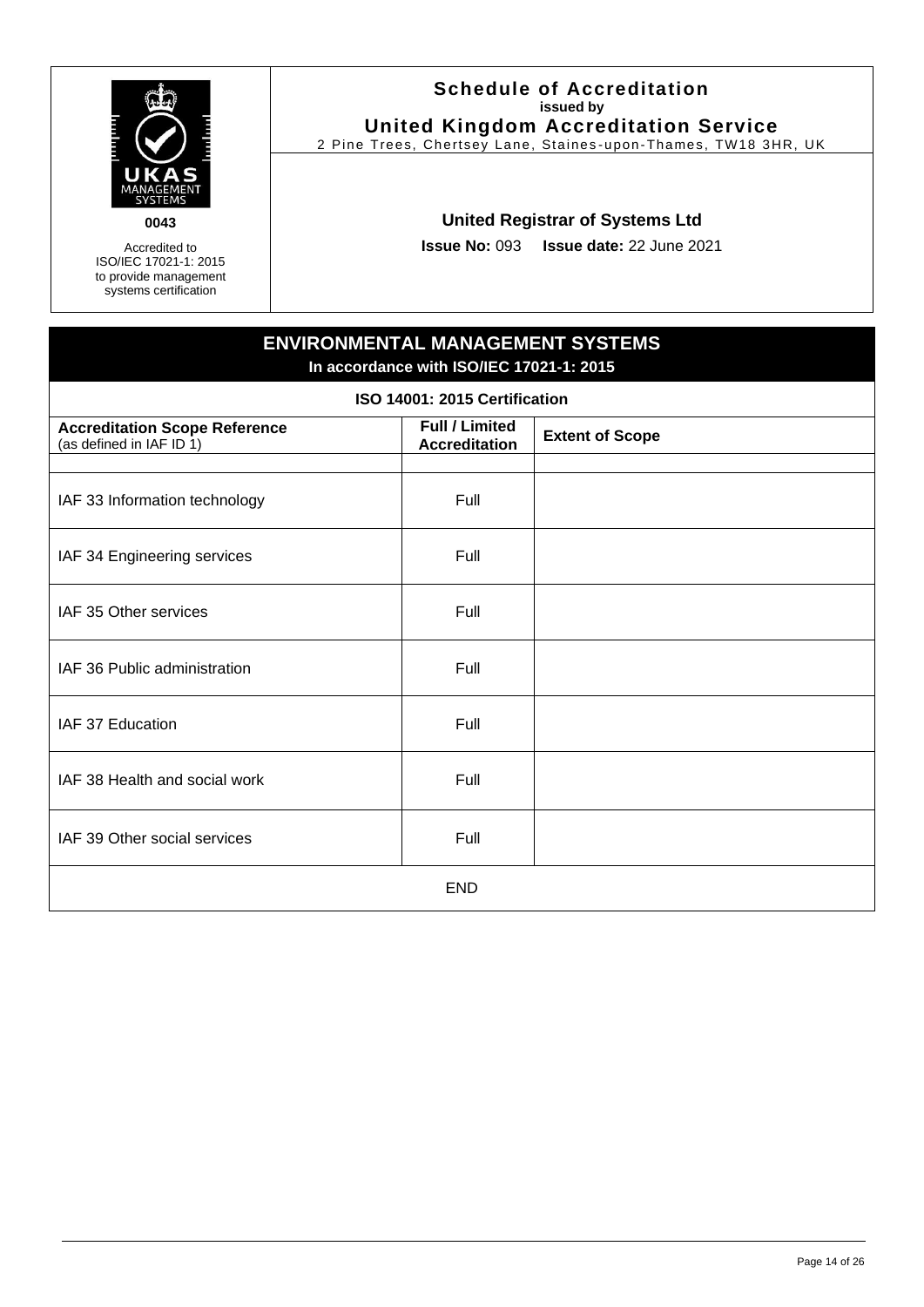<span id="page-14-0"></span>

| UKAS<br>0043<br>Accredited to<br>ISO/IEC 17021-1: 2015<br>to provide management<br>systems certification                       |  | <b>Schedule of Accreditation</b><br>issued by<br><b>United Kingdom Accreditation Service</b><br>2 Pine Trees, Chertsey Lane, Staines-upon-Thames, TW18 3HR, UK<br><b>United Registrar of Systems Ltd</b><br><b>Issue No: 093 Issue date: 22 June 2021</b> |
|--------------------------------------------------------------------------------------------------------------------------------|--|-----------------------------------------------------------------------------------------------------------------------------------------------------------------------------------------------------------------------------------------------------------|
| <b>INFORMATION TECHNOLOGY SERVICE MANAGEMENT SYSTEMS</b><br>In accordance with ISO/IEC 17021-1: 2015 and ISO/IEC 20000-6: 2017 |  |                                                                                                                                                                                                                                                           |
| ISO/IEC 20000-1: 2011 and ISO/IEC 20000-1: 2018 Certification                                                                  |  |                                                                                                                                                                                                                                                           |
| <b>Scope</b>                                                                                                                   |  | <b>Standard</b>                                                                                                                                                                                                                                           |
| <b>IT Service Management</b>                                                                                                   |  | ISO/IEC 20000-1: 2011 and ISO/IEC 20000-1: 2018                                                                                                                                                                                                           |
| END                                                                                                                            |  |                                                                                                                                                                                                                                                           |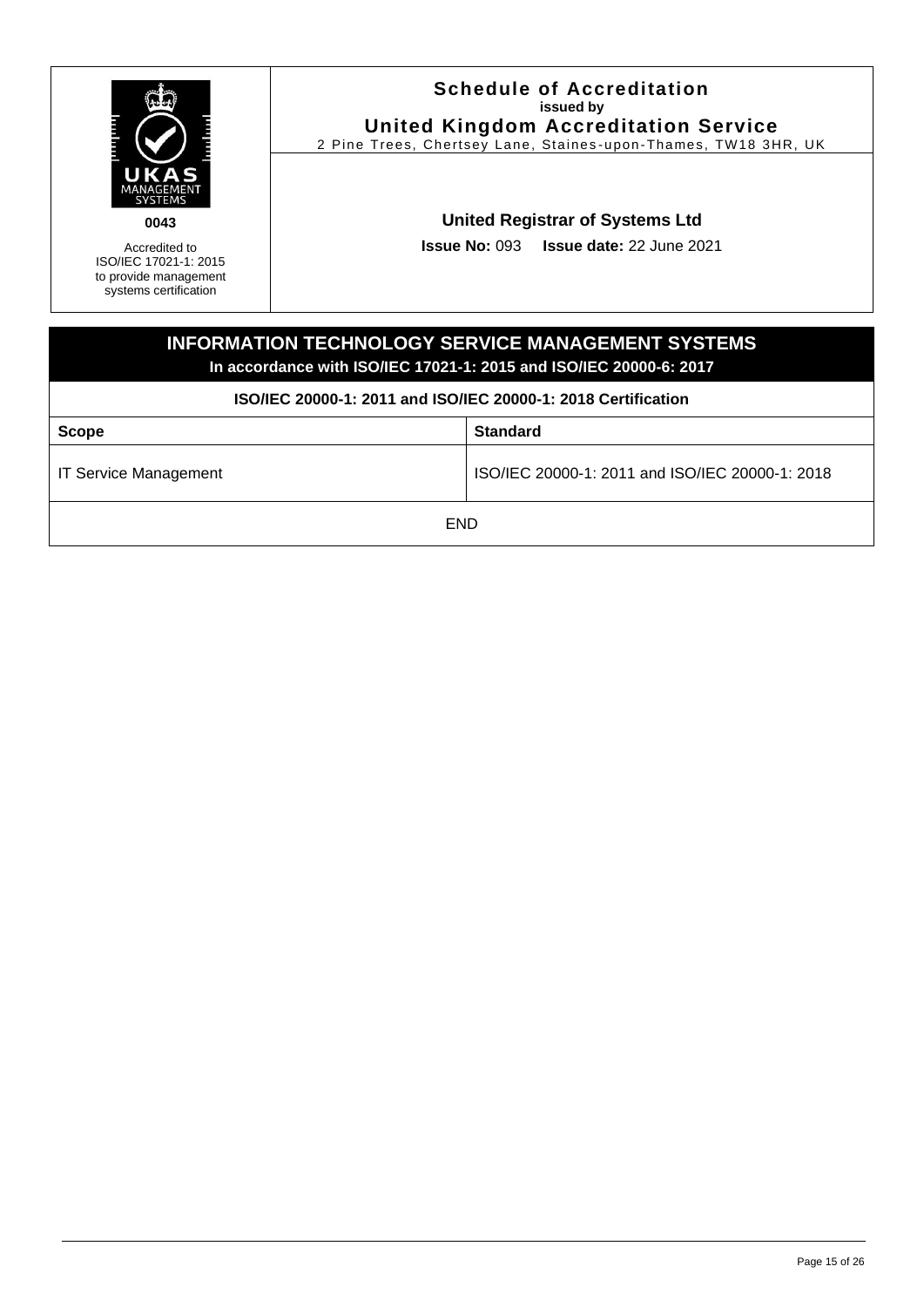

Accredited to ISO/IEC 17021-1: 2015 to provide management systems certification

#### **Schedule of Accreditation issued by United Kingdom Accreditation Service**

2 Pine Trees, Chertsey Lane, Staines -upon-Thames, TW18 3HR, UK

# **United Registrar of Systems Ltd**

**Issue No:** 093 **Issue date:** 22 June 2021

# **FOOD SAFETY MANAGEMENT SYSTEMS In accordance with ISO/IEC 17021-1: 2015 and ISO/TS 22003: 2013**

**ISO 22000: 2005 and ISO 22000:2018 Certification**

<span id="page-15-0"></span>

| <b>Accreditation Scope Reference</b><br>(as defined in ISO/TS 22003) | <b>Full / Limited</b><br><b>Accreditation</b> | <b>Extent of Scope</b>                                                                                                                                                                                      |
|----------------------------------------------------------------------|-----------------------------------------------|-------------------------------------------------------------------------------------------------------------------------------------------------------------------------------------------------------------|
| FARMING Category A - Farming of Animals<br>ISO/TS 22003:2013         |                                               |                                                                                                                                                                                                             |
| AI Farming of Animals for Meat/ Milk/ Eggs/<br>Honey                 | Limited                                       | Animals - Cattle, pigs only                                                                                                                                                                                 |
| FARMING Category B - Farming of Plants<br>ISO/TS 22003:2013          |                                               |                                                                                                                                                                                                             |
| BI Farming of Plants (other than Grains and<br>Pulses)               | <b>Full</b>                                   | Growing or harvesting of plants (other than<br>grains and pulses): horticultural products (fruits,<br>vegetables, spices, mushrooms etc) and<br>hydrophytes for food<br>Associated farm packing and storage |
| <b>BII Farming of Grains and Pulses</b>                              | Full                                          | Growing or harvesting of grains and pulses for<br>food<br>Associated farm packing and storage                                                                                                               |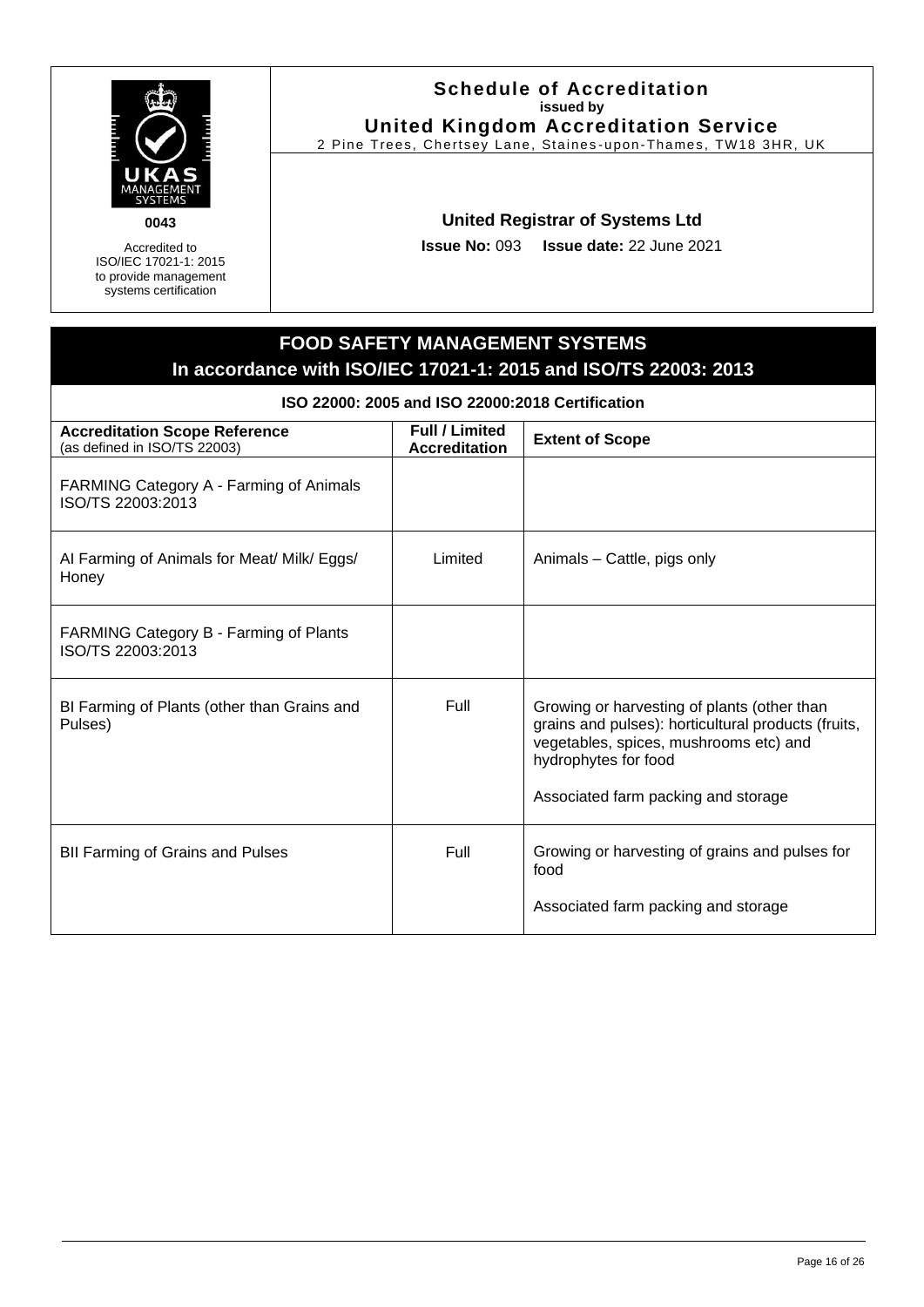

Accredited to ISO/IEC 17021-1: 2015 to provide management systems certification

#### **Schedule of Accreditation issued by United Kingdom Accreditation Service**

2 Pine Trees, Chertsey Lane, Staines -upon-Thames, TW18 3HR, UK

# **United Registrar of Systems Ltd**

**Issue No:** 093 **Issue date:** 22 June 2021

# **FOOD SAFETY MANAGEMENT SYSTEMS In accordance with ISO/IEC 17021-1: 2015 and ISO/TS 22003: 2013**

**ISO 22000: 2005 and ISO 22000:2018 Certification**

| <b>Accreditation Scope Reference</b><br>(as defined in ISO/TS 22003)             | Full / Limited<br><b>Accreditation</b> | <b>Extent of Scope</b>                                                                                                                                                                                                     |
|----------------------------------------------------------------------------------|----------------------------------------|----------------------------------------------------------------------------------------------------------------------------------------------------------------------------------------------------------------------------|
|                                                                                  |                                        |                                                                                                                                                                                                                            |
| FOOD and FEED PROCESSING<br>Category C - Food Manufacturing ISO/TS<br>22003:2013 |                                        |                                                                                                                                                                                                                            |
| CI Processing of perishable animal products                                      | Full                                   | Production of animal products including fish,<br>seafood, meat, eggs, dairy and fish products                                                                                                                              |
| CII Processing of perishable plant products                                      | Full                                   | Production of plant products including fruits and<br>fresh juices, vegetable, grains, nuts and pulses                                                                                                                      |
| CIII Processing of perishable animal and plant<br>products (mixed products)      | Full                                   | Production of mixed animal and plant products<br>including pizza. Lasagne, sandwich, dumpling,<br>ready to eat meals                                                                                                       |
| CIV Processing of ambient stable products                                        | Full                                   | Production of food products from any source<br>that are stored and sold at ambient temperature<br>including canned foods, biscuits, snacks, oil,<br>drinking water, beverages, pasta, flour, sugar<br>and food grade salt. |
| CATERING Category E - Catering ISO/TS<br>22003:2013                              | Full                                   | Preparation, storage and, where appropriate,<br>delivery of food for consumption, at the place of<br>preparation or at a satellite unit.                                                                                   |
|                                                                                  | <b>END</b>                             |                                                                                                                                                                                                                            |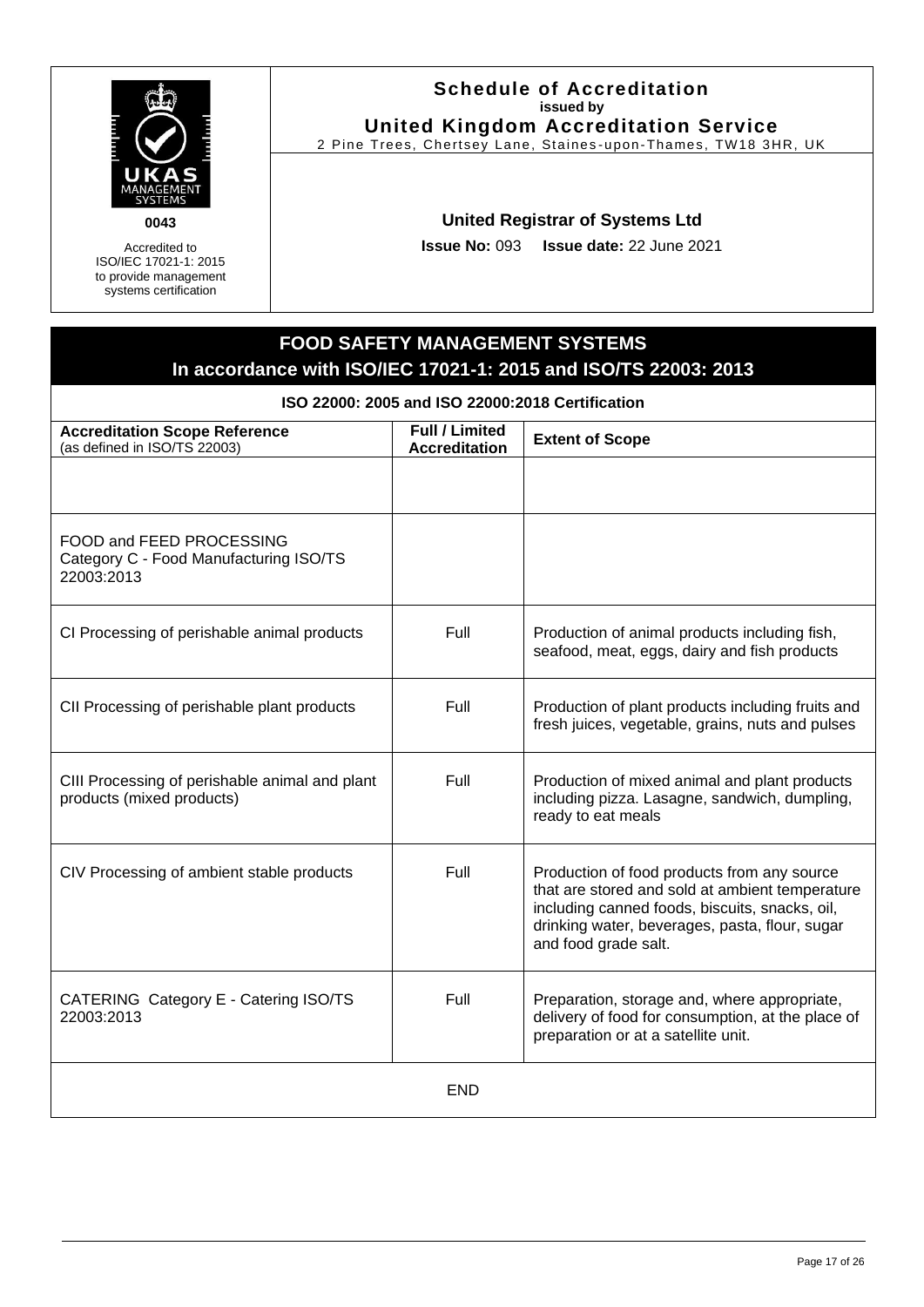

Accredited to ISO/IEC 17021-1: 2015 to provide management systems certification

#### **Schedule of Accreditation issued by United Kingdom Accreditation Service**

2 Pine Trees, Chertsey Lane, Staines -upon-Thames, TW18 3HR, UK

# **United Registrar of Systems Ltd**

**Issue No:** 093 **Issue date:** 22 June 2021

# **BUSINESS CONTINUITY MANAGEMENT SYSTEMS In accordance with ISO/IEC 17021-1: 2015**

**ISO 22301: 2012 and ISO 22301: 2019 Certification**

<span id="page-17-0"></span>

| <b>Accreditation Scope Reference</b><br>(as defined in IAF ID 1) | <b>Full / Limited</b><br><b>Accreditation</b> | <b>Extent of Scope</b>                                                                                                                                                                         |
|------------------------------------------------------------------|-----------------------------------------------|------------------------------------------------------------------------------------------------------------------------------------------------------------------------------------------------|
| IAF 7 Pulp, paper and paper products                             | Full                                          |                                                                                                                                                                                                |
| IAF 8 Publishing companies                                       | Full                                          |                                                                                                                                                                                                |
| IAF 9 Printing companies                                         | Full                                          |                                                                                                                                                                                                |
| IAF 17 Basic metals and fabricated metal<br>products             | Full                                          |                                                                                                                                                                                                |
| IAF 18 Machinery and equipment                                   | Full                                          |                                                                                                                                                                                                |
| IAF 19 Electrical and optical equipment                          | Full                                          |                                                                                                                                                                                                |
| IAF 20 Shipbuilding                                              | Full                                          |                                                                                                                                                                                                |
| IAF 21 Aerospace                                                 | Full                                          |                                                                                                                                                                                                |
| IAF 22 Other transport equipment                                 | Full                                          |                                                                                                                                                                                                |
| IAF 33 Information technology                                    | Full                                          |                                                                                                                                                                                                |
| IAF 35 Other services                                            | Limited                                       | Excluding, Accounting and bookkeeping,<br>Advertising and Market Research,<br>Translation and interpretation activities,<br>Employment activities and Security and<br>investigation activities |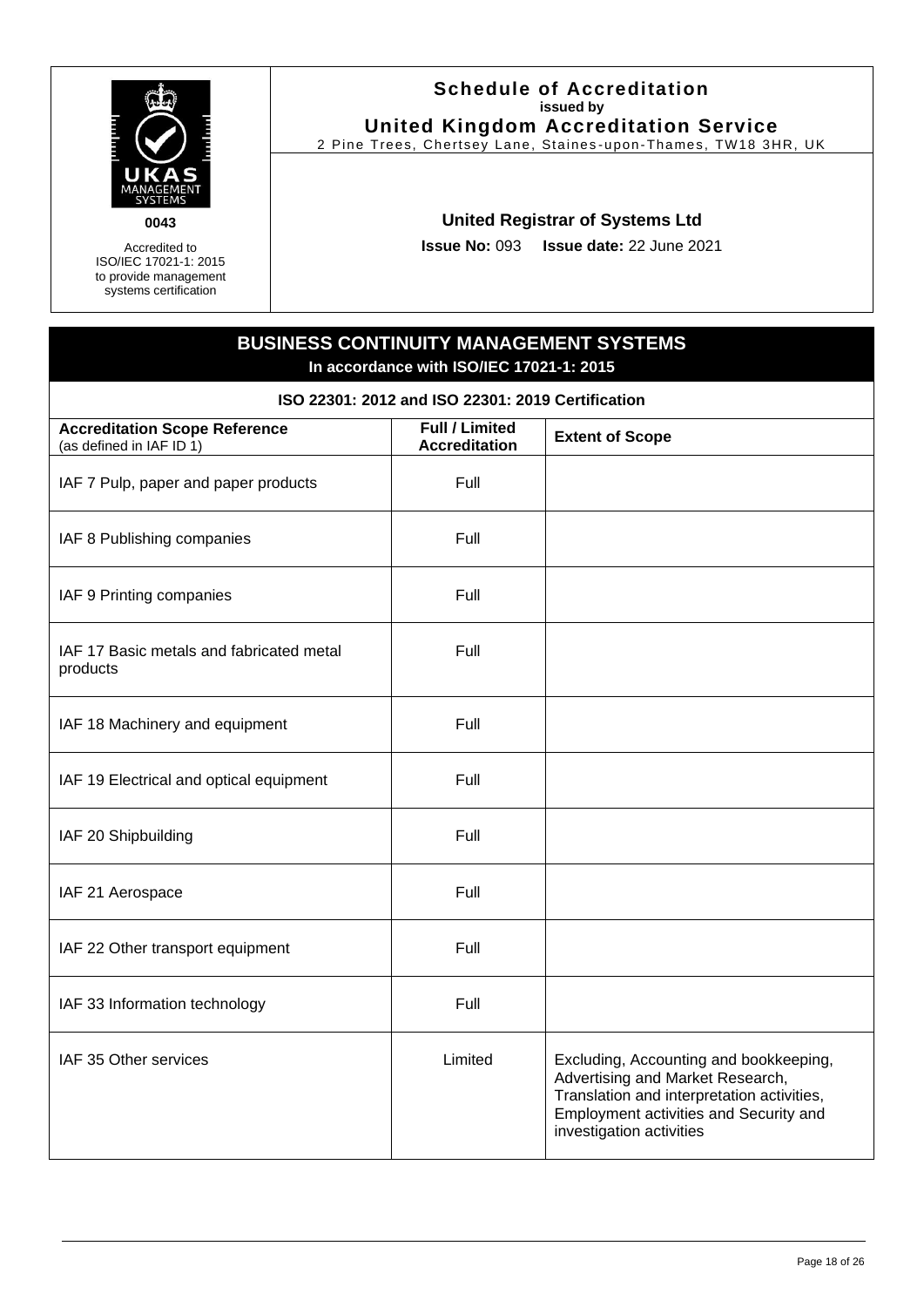| <b>The Second Second</b> |  |
|--------------------------|--|
| ANAGEMENT<br>SYSTEMS     |  |
|                          |  |

Accredited to ISO/IEC 17021-1: 2015 to provide management systems certification

#### **Schedule of Accreditation issued by United Kingdom Accreditation Service**

2 Pine Trees, Chertsey Lane, Staines -upon-Thames, TW18 3HR, UK

# **United Registrar of Systems Ltd**

**Issue No:** 093 **Issue date:** 22 June 2021

| <b>BUSINESS CONTINUITY MANAGEMENT SYSTEMS</b><br>In accordance with ISO/IEC 17021-1: 2015 |                                               |                        |
|-------------------------------------------------------------------------------------------|-----------------------------------------------|------------------------|
| ISO 22301: 2012 and ISO 22301: 2019 Certification                                         |                                               |                        |
| <b>Accreditation Scope Reference</b><br>(as defined in IAF ID 1)                          | <b>Full / Limited</b><br><b>Accreditation</b> | <b>Extent of Scope</b> |
|                                                                                           |                                               |                        |
|                                                                                           |                                               |                        |
| IAF 38 Health and social work                                                             | Full                                          |                        |
| <b>END</b>                                                                                |                                               |                        |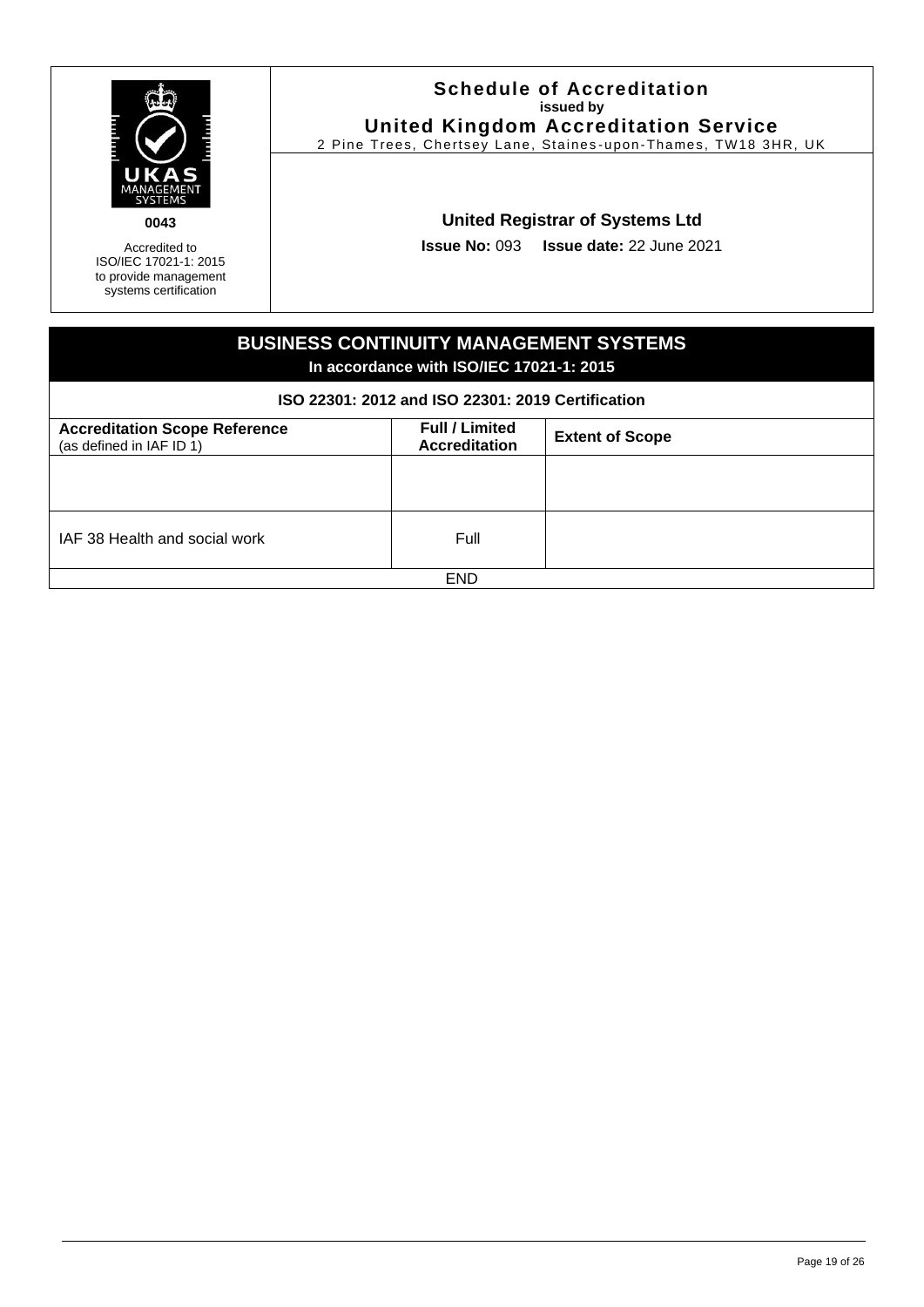

Accredited to ISO/IEC 17021-1: 2015 to provide management systems certification

### **Schedule of Accreditation issued by United Kingdom Accreditation Service**

2 Pine Trees, Chertsey Lane, Staines -upon-Thames, TW18 3HR, UK

# **United Registrar of Systems Ltd**

**Issue No:** 093 **Issue date:** 22 June 2021

<span id="page-19-0"></span>

| <b>INFORMATION SECURITY MANAGEMENT SYSTEMS</b><br>In accordance with ISO/IEC 17021-1: 2015 and ISO/IEC 27006: 2015 |  |  |
|--------------------------------------------------------------------------------------------------------------------|--|--|
| ISO/IEC 27001: 2013 Certification                                                                                  |  |  |
| <b>Standard</b><br><b>Scope</b>                                                                                    |  |  |
| Information Security Management System Certification<br>ISO 27001:2013                                             |  |  |
| <b>END</b>                                                                                                         |  |  |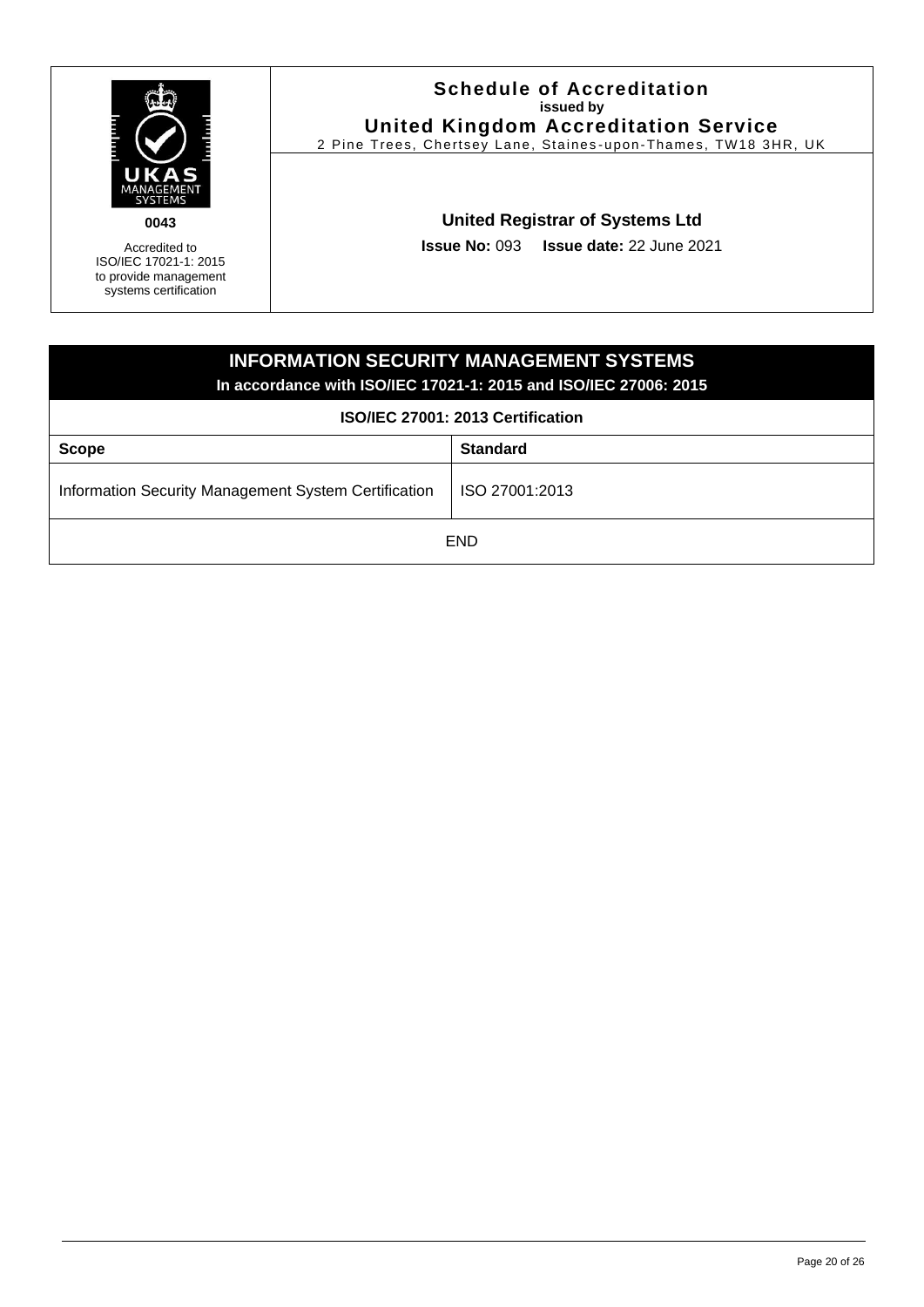

Accredited to ISO/IEC 17021-1: 2015 to provide management systems certification

#### **Schedule of Accreditation issued by United Kingdom Accreditation Service**

2 Pine Trees, Chertsey Lane, Staines -upon-Thames, TW18 3HR, UK

# **United Registrar of Systems Ltd**

**Issue No:** 093 **Issue date:** 22 June 2021

# **HEALTH AND SAFETY MANAGEMENT SYSTEMS In accordance with ISO/IEC 17021-1: 2015**

**BS OHSAS 18001: 2007 (OHSAS 18001: 2007) and ISO 45001: 2018 Certification**

<span id="page-20-0"></span>

| <b>Accreditation Scope Reference</b><br>(as defined in IAF ID 1) | <b>Full / Limited</b><br><b>Accreditation</b> | <b>Extent of Scope</b>                                                                                                                                                                   |
|------------------------------------------------------------------|-----------------------------------------------|------------------------------------------------------------------------------------------------------------------------------------------------------------------------------------------|
| IAF 3 Food products, beverages and tobacco                       | Full                                          |                                                                                                                                                                                          |
| IAF 4 Textiles and textile products                              | Full                                          |                                                                                                                                                                                          |
| IAF 5 Leather and leather products                               | Full                                          |                                                                                                                                                                                          |
| IAF 6 Wood and wood products                                     | Full                                          |                                                                                                                                                                                          |
| IAF 7 Pulp, paper and paper products                             | Full                                          |                                                                                                                                                                                          |
| IAF 8 Publishing companies                                       | Full                                          |                                                                                                                                                                                          |
| IAF 9 Printing companies                                         | Full                                          |                                                                                                                                                                                          |
| IAF 12 Chemicals, chemical products and fibres                   | Limited                                       | Manufacture of chemicals, chemical products<br>and fibres excluding explosives                                                                                                           |
| IAF 13 Pharmaceuticals                                           | Limited                                       | Manufacture of botanical products.<br>Compounding, supply and delivery of<br>medically prescribed treatment, including<br>pharmaceutical, medical and ancillary products<br>and services |
| IAF 14 Rubber and plastic products                               | Full                                          |                                                                                                                                                                                          |
| IAF 15 Non-metallic mineral products                             | Full                                          |                                                                                                                                                                                          |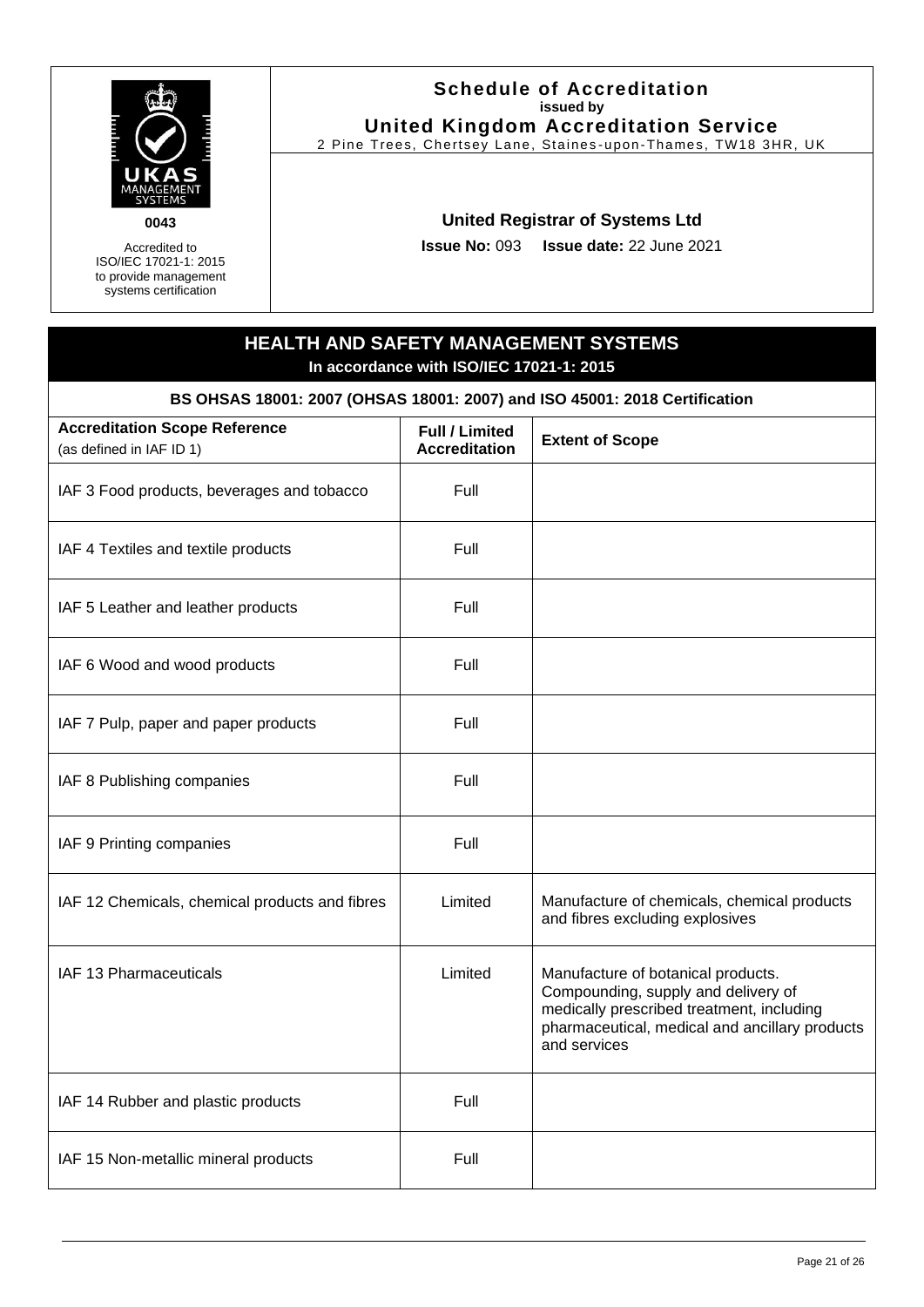

Accredited to ISO/IEC 17021-1: 2015 to provide management systems certification

#### **Schedule of Accreditation issued by United Kingdom Accreditation Service**

2 Pine Trees, Chertsey Lane, Staines -upon-Thames, TW18 3HR, UK

# **United Registrar of Systems Ltd**

**Issue No:** 093 **Issue date:** 22 June 2021

# **HEALTH AND SAFETY MANAGEMENT SYSTEMS In accordance with ISO/IEC 17021-1: 2015**

**BS OHSAS 18001: 2007 (OHSAS 18001: 2007) and ISO 45001: 2018 Certification**

| <b>Accreditation Scope Reference</b><br>(as defined in IAF ID 1)                                                | <b>Full / Limited</b><br><b>Accreditation</b> | <b>Extent of Scope</b>                                                                           |
|-----------------------------------------------------------------------------------------------------------------|-----------------------------------------------|--------------------------------------------------------------------------------------------------|
| IAF 16 Concrete, cement, lime, plaster etc                                                                      | Full                                          |                                                                                                  |
| IAF 17 Basic metals and fabricated metal<br>products                                                            | Full                                          |                                                                                                  |
| IAF 18 Machinery and equipment                                                                                  | Full                                          |                                                                                                  |
| IAF 19 Electrical and optical equipment                                                                         | Full                                          |                                                                                                  |
| IAF 21 Aerospace                                                                                                | Full                                          |                                                                                                  |
| IAF 22 Other transport equipment                                                                                | Limited                                       | Manufacture of motor vehicles, trailers and<br>semi-trailers<br>Manufacture of invalid carriages |
| IAF 23 Manufacturing not elsewhere classified                                                                   | Full                                          |                                                                                                  |
| IAF 24 Recycling                                                                                                | Limited                                       | Recycling of non-hazardous materials                                                             |
| IAF 27 Water supply                                                                                             | Limited                                       | Water collection and treatment                                                                   |
| IAF 28 Construction                                                                                             | Full                                          |                                                                                                  |
| IAF 29 Wholesale and retail trade; Repair of<br>motor vehicles, motorcycles and personal and<br>household goods | Full                                          |                                                                                                  |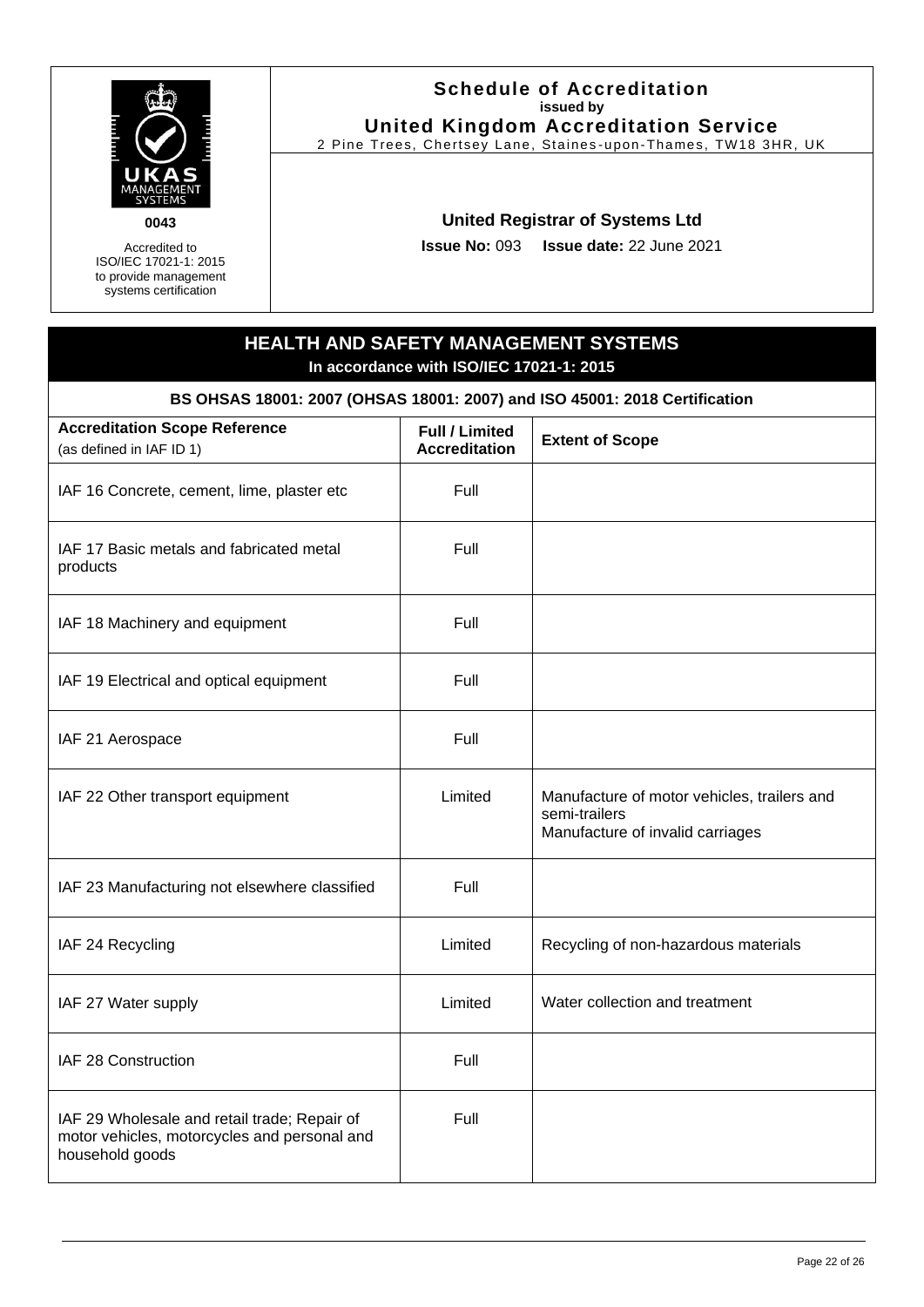

Accredited to ISO/IEC 17021-1: 2015 to provide management systems certification

#### **Schedule of Accreditation issued by United Kingdom Accreditation Service**

2 Pine Trees, Chertsey Lane, Staines -upon-Thames, TW18 3HR, UK

# **United Registrar of Systems Ltd**

**Issue No:** 093 **Issue date:** 22 June 2021

# **HEALTH AND SAFETY MANAGEMENT SYSTEMS In accordance with ISO/IEC 17021-1: 2015**

**BS OHSAS 18001: 2007 (OHSAS 18001: 2007) and ISO 45001: 2018 Certification**

| <b>Accreditation Scope Reference</b><br>(as defined in IAF ID 1) | <b>Full / Limited</b><br><b>Accreditation</b> | <b>Extent of Scope</b> |
|------------------------------------------------------------------|-----------------------------------------------|------------------------|
| IAF 30 Hotels and restaurants                                    | Full                                          |                        |
| IAF 31 Transport, storage and communication                      | Full                                          |                        |
| IAF 32 Financial intermediation; real estate;<br>renting         | Full                                          |                        |
| IAF 33 Information technology                                    | Full                                          |                        |
| IAF 34 Engineering services                                      | Full                                          |                        |
| IAF 35 Other services                                            | Full                                          |                        |
| IAF 36 Public administration                                     | Full                                          |                        |
| IAF 37 Education                                                 | Full                                          |                        |
| IAF 38 Health and social work                                    | Full                                          |                        |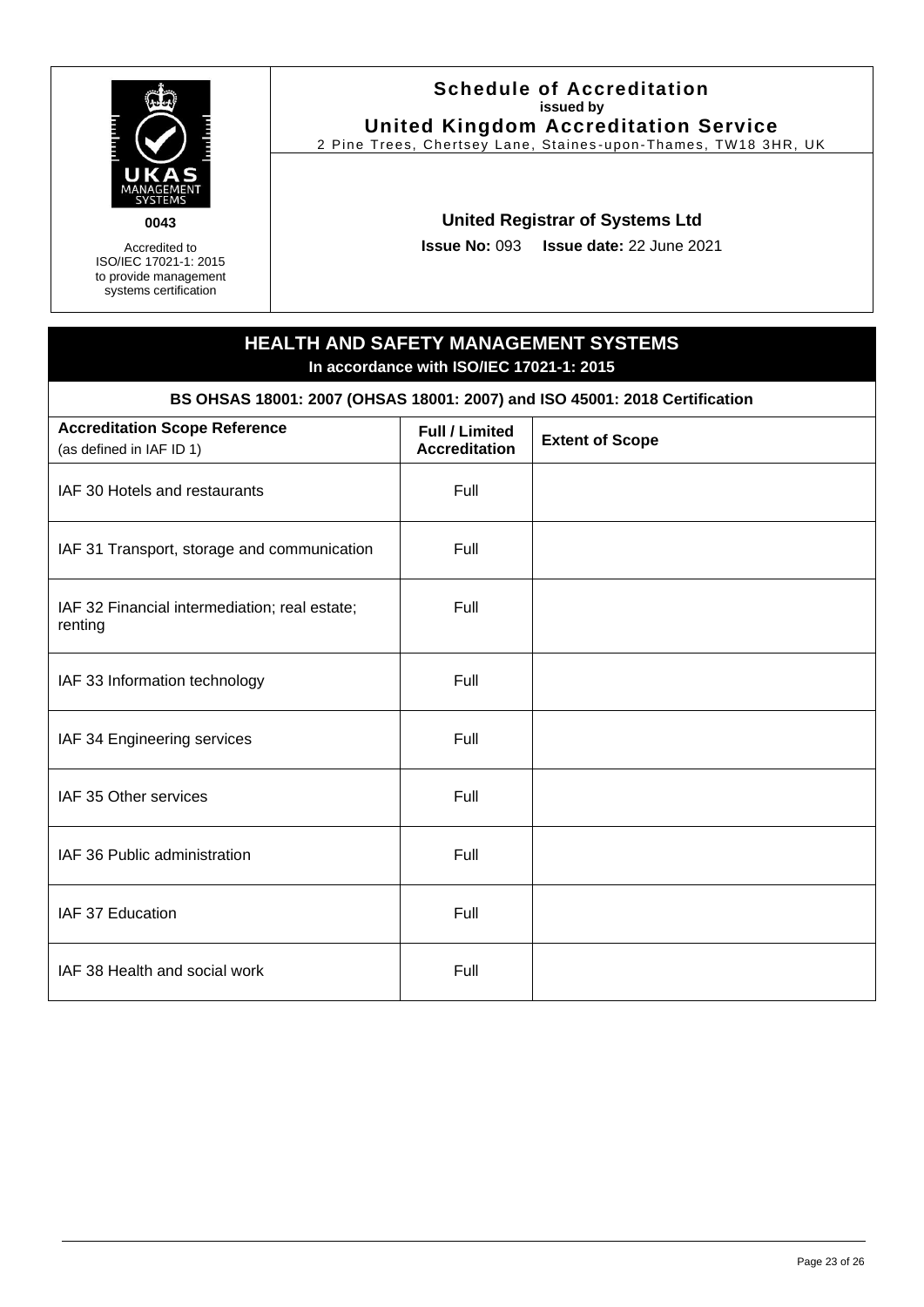| 0043<br>Accredited to<br>ISO/IEC 17021-1: 2015<br>to provide management<br>systems certification | <b>Issue No: 093</b>                                                       | <b>Schedule of Accreditation</b><br>issued by<br><b>United Kingdom Accreditation Service</b><br>2 Pine Trees, Chertsey Lane, Staines-upon-Thames, TW18 3HR, UK<br><b>United Registrar of Systems Ltd</b><br>Issue date: 22 June 2021                                                                                                                                                                                                                   |
|--------------------------------------------------------------------------------------------------|----------------------------------------------------------------------------|--------------------------------------------------------------------------------------------------------------------------------------------------------------------------------------------------------------------------------------------------------------------------------------------------------------------------------------------------------------------------------------------------------------------------------------------------------|
| <b>HEALTH AND SAFETY MANAGEMENT SYSTEMS</b><br>In accordance with ISO/IEC 17021-1: 2015          |                                                                            |                                                                                                                                                                                                                                                                                                                                                                                                                                                        |
|                                                                                                  | BS OHSAS 18001: 2007 (OHSAS 18001: 2007) and ISO 45001: 2018 Certification |                                                                                                                                                                                                                                                                                                                                                                                                                                                        |
| <b>Accreditation Scope Reference</b><br>(as defined in IAF ID 1)                                 | <b>Full / Limited</b><br><b>Accreditation</b>                              | <b>Extent of Scope</b>                                                                                                                                                                                                                                                                                                                                                                                                                                 |
| IAF 39 Other social services                                                                     | Limited                                                                    | Library, archives, museums and other cultural<br>activities<br>Sporting activities<br>Other personal service activities<br>Activities of business and employer's<br>membership organisations, and of professional<br>membership organisations<br>Travel agency, tour operator reservation<br>service and related activities<br>Radio broadcasting<br>Television programming and broadcasting<br>activities<br>Waste collection, treatment and disposal |
| <b>END</b>                                                                                       |                                                                            |                                                                                                                                                                                                                                                                                                                                                                                                                                                        |

# **OHSAS18001:2007 and/or ISO 45001: 2018 Sector Scheme Accreditation**

- SSIP Rule & Bylaws Issue 8.09 : November 2018
- For organisations as defined by ISO 45001 for the following SSIP applicable categories: SSIP Approved SSIP Approved: Principal Contractor SSIP Approved: Contractor SSIP Approved: Principal Designer SSIP Approved: Designer

END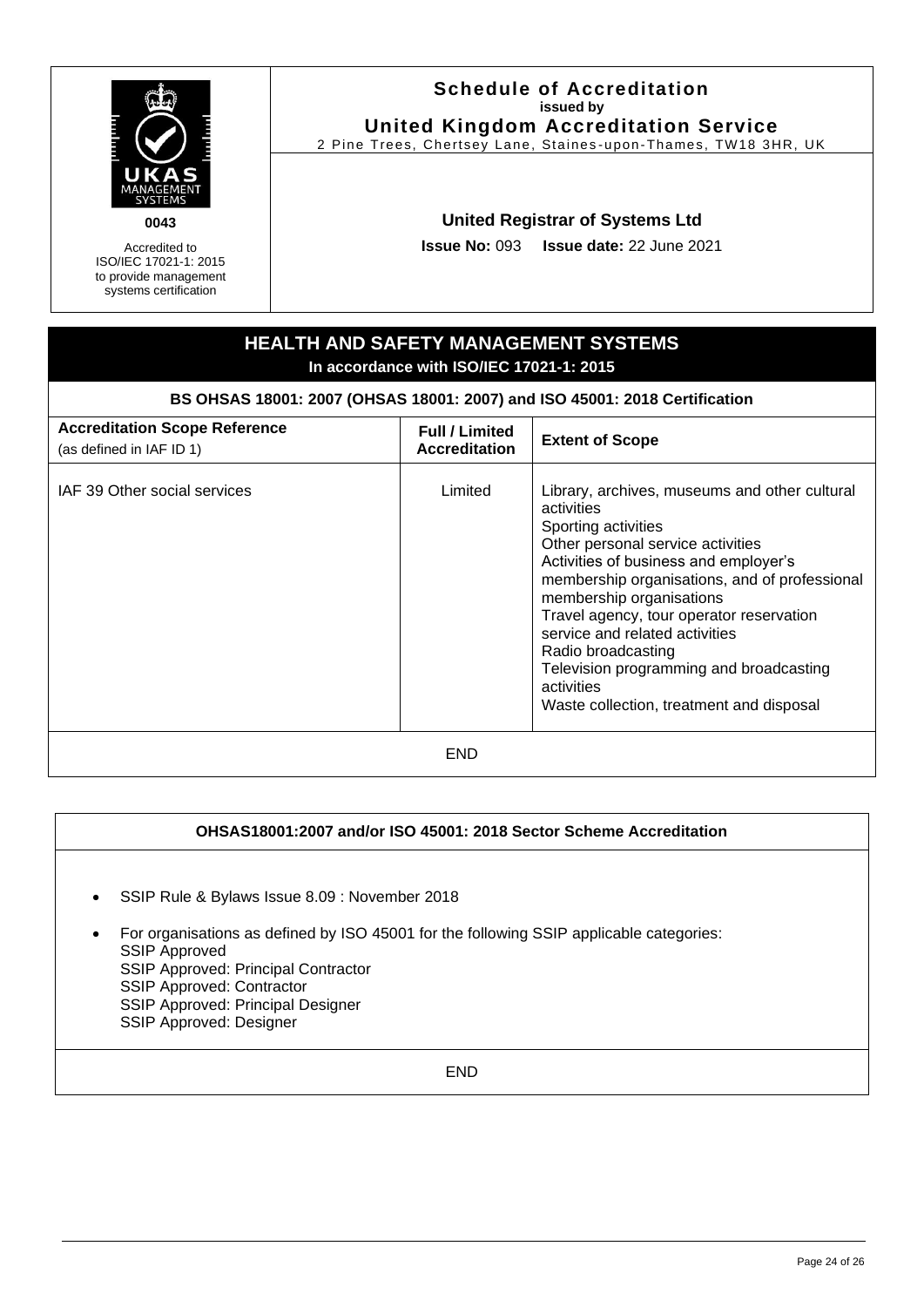

Accredited to ISO/IEC 17021-1: 2015 to provide management systems certification

#### **Schedule of Accreditation issued by United Kingdom Accreditation Service**

2 Pine Trees, Chertsey Lane, Staines -upon-Thames, TW18 3HR, UK

# **United Registrar of Systems Ltd**

**Issue No:** 093 **Issue date:** 22 June 2021

# **ENERGY MANAGEMENT SYSTEMS In accordance with ISO/IEC 17021-1: 2015 and ISO 50003: 2014**

#### **ISO 50001: 2018 Certification**

<span id="page-24-0"></span>

| <b>Technical Area</b><br>(as defined in ISO 50003: 2014) |                                 | <b>Extent of Scope</b> |  |
|----------------------------------------------------------|---------------------------------|------------------------|--|
|                                                          | a) Industry - light to medium   | Full                   |  |
| b)                                                       | Industry - heavy                | Full                   |  |
| c)                                                       | Buildings - standard energy use | Full                   |  |
| d)                                                       | Buildings - complex energy use  | Full                   |  |
| e)                                                       | Transport                       | Full                   |  |
| f                                                        | Mining                          | Full                   |  |
| g)                                                       | Agriculture                     | Full                   |  |
| h)                                                       | <b>Energy Supply</b>            | Full                   |  |
| <b>END</b>                                               |                                 |                        |  |